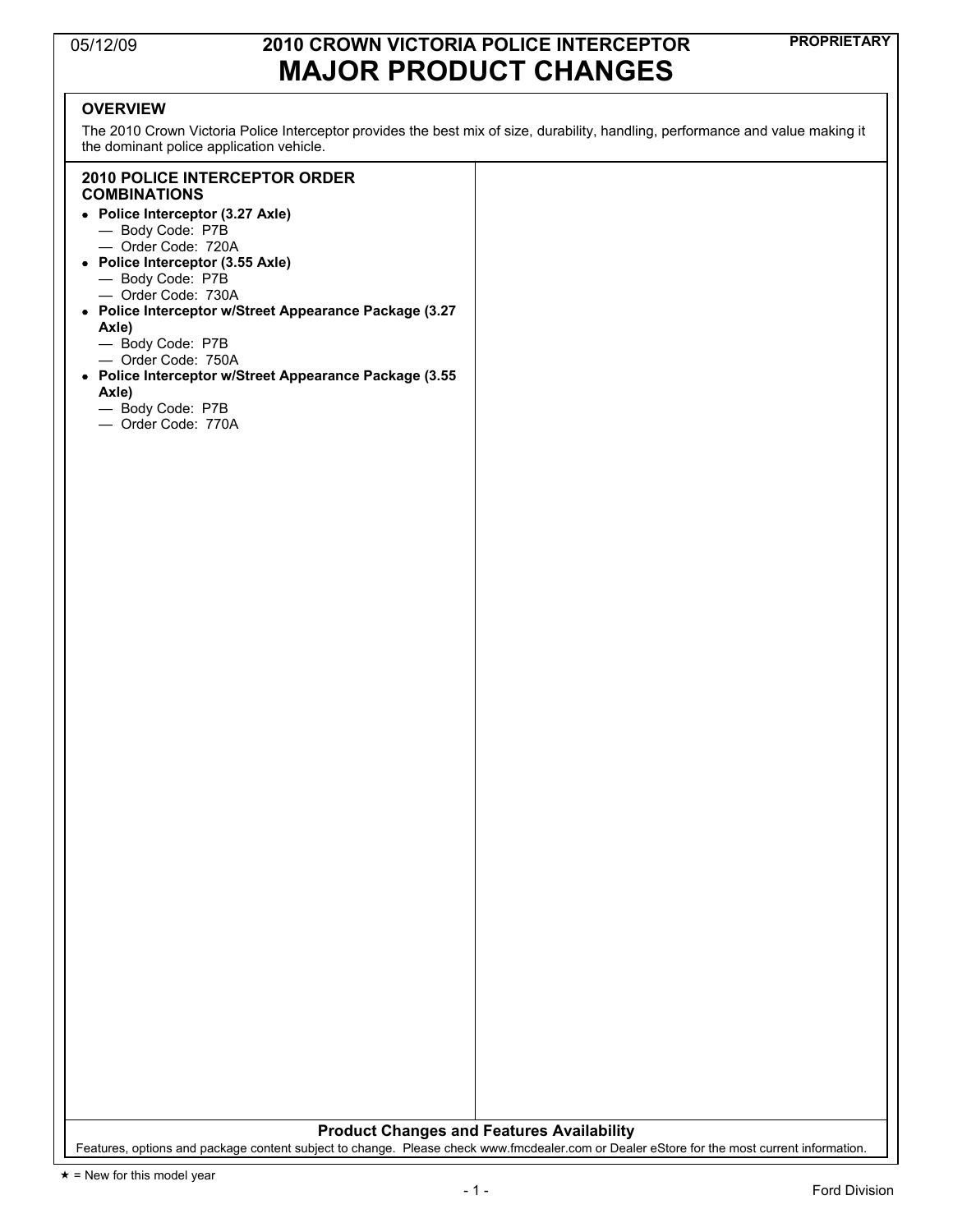# **PROPRIETARY** 05/12/09 **2010 CROWN VICTORIA POLICE INTERCEPTOR MAJOR PRODUCT SUMMARY**

The 2010 Crown Victoria Police Interceptor provides the best mix of size, durability, handling, performance and value making it the dominant police application vehicle.

#### **The following equipment is standard as indicated. Each series includes the standard equipment of the previous series, except where additions/exceptions are noted:**

| All previous model content,<br>All previous model content,<br>All Base content, plus:<br>plus:<br>plus:<br>Powertrain/Functional<br>Powertrain/Functional<br><b>Powertrain/Functional</b><br>Powertrain/Functional<br>• Axle ratio $-3.\overline{27}$<br>• Axle ratio $-3.\overline{55}$<br>$\bullet$ Axle ratio - 3.55<br>• Axle ratio $-3.27$<br>• Brakes – power Anti-lock<br>Exterior<br>• Moldings - color keyed<br>Braking System (ABS)<br>• Engine - 4.6L FFV OHC EFI<br>bodyside, front<br>V <sub>8</sub><br>• Wheel covers - 17" deluxe<br>• Engine Idle Meter<br>Packages<br>• Street Appearance Package<br>(60B)<br>bodyside, rear<br>• Spare tire/wheel -<br>conventional spare<br>$\bullet$ Tires - P235/55Rx17 BSW<br>• Wheels $-17"$ steel<br>Interior<br>• Air conditioning – manual<br>• Audio - AM/FM stereo<br>• Defroster – rear window<br>• Floor covering - heavy duty<br>rubber<br>- Dome map lamp (5"<br>center-moun)<br>- Dual beam map lamp<br>• Light bar connector<br>• Power Adjustable Pedals<br>• Power Distribution Connector<br>• Seats<br>- Anti-Stab Plate (driver &<br>passenger front seats)<br>- Cloth buckets front/vinyl<br>bench in rear<br>- Manual driver/passenger<br>adjust<br>• Windows - power driver<br>express-down feature<br>Safety/Security<br>• Air bags – $2^{nd}$ generation<br>driver & passenger<br>• Air bags - Side (driver &<br>passenger)<br>• Battery saver feature<br>• Coolant Recovery System<br>System (TPMS)<br>Please see Standard Equipment pages for more details.<br>2010MY Crown Vic Police Interceptors equipped with a 3.27 axle are speed limited to 129 MPH.<br>2010MY Crown Vic Police Interceptors equipped with a 3.55 axle are speed limited to 119 MPH.<br><b>Product Features Availability</b> | Police Interceptor 3.27 Axle <sup>1</sup> | Police Interceptor 3.55 Axle <sup>2</sup> | <b>Police Interceptor Street</b><br>Appearance 3.27 Axle <sup>1</sup> | <b>Police Interceptor Street</b><br>Appearance 3.55 Axle <sup>2</sup> |  |  |  |
|----------------------------------------------------------------------------------------------------------------------------------------------------------------------------------------------------------------------------------------------------------------------------------------------------------------------------------------------------------------------------------------------------------------------------------------------------------------------------------------------------------------------------------------------------------------------------------------------------------------------------------------------------------------------------------------------------------------------------------------------------------------------------------------------------------------------------------------------------------------------------------------------------------------------------------------------------------------------------------------------------------------------------------------------------------------------------------------------------------------------------------------------------------------------------------------------------------------------------------------------------------------------------------------------------------------------------------------------------------------------------------------------------------------------------------------------------------------------------------------------------------------------------------------------------------------------------------------------------------------------------------------------------------------------------------------------------------------------------------------------------------------------------------|-------------------------------------------|-------------------------------------------|-----------------------------------------------------------------------|-----------------------------------------------------------------------|--|--|--|
|                                                                                                                                                                                                                                                                                                                                                                                                                                                                                                                                                                                                                                                                                                                                                                                                                                                                                                                                                                                                                                                                                                                                                                                                                                                                                                                                                                                                                                                                                                                                                                                                                                                                                                                                                                                  |                                           |                                           |                                                                       |                                                                       |  |  |  |
|                                                                                                                                                                                                                                                                                                                                                                                                                                                                                                                                                                                                                                                                                                                                                                                                                                                                                                                                                                                                                                                                                                                                                                                                                                                                                                                                                                                                                                                                                                                                                                                                                                                                                                                                                                                  |                                           |                                           |                                                                       |                                                                       |  |  |  |
|                                                                                                                                                                                                                                                                                                                                                                                                                                                                                                                                                                                                                                                                                                                                                                                                                                                                                                                                                                                                                                                                                                                                                                                                                                                                                                                                                                                                                                                                                                                                                                                                                                                                                                                                                                                  |                                           |                                           |                                                                       |                                                                       |  |  |  |
|                                                                                                                                                                                                                                                                                                                                                                                                                                                                                                                                                                                                                                                                                                                                                                                                                                                                                                                                                                                                                                                                                                                                                                                                                                                                                                                                                                                                                                                                                                                                                                                                                                                                                                                                                                                  |                                           |                                           |                                                                       |                                                                       |  |  |  |
|                                                                                                                                                                                                                                                                                                                                                                                                                                                                                                                                                                                                                                                                                                                                                                                                                                                                                                                                                                                                                                                                                                                                                                                                                                                                                                                                                                                                                                                                                                                                                                                                                                                                                                                                                                                  |                                           |                                           |                                                                       |                                                                       |  |  |  |
|                                                                                                                                                                                                                                                                                                                                                                                                                                                                                                                                                                                                                                                                                                                                                                                                                                                                                                                                                                                                                                                                                                                                                                                                                                                                                                                                                                                                                                                                                                                                                                                                                                                                                                                                                                                  |                                           |                                           |                                                                       |                                                                       |  |  |  |
|                                                                                                                                                                                                                                                                                                                                                                                                                                                                                                                                                                                                                                                                                                                                                                                                                                                                                                                                                                                                                                                                                                                                                                                                                                                                                                                                                                                                                                                                                                                                                                                                                                                                                                                                                                                  |                                           |                                           |                                                                       |                                                                       |  |  |  |
|                                                                                                                                                                                                                                                                                                                                                                                                                                                                                                                                                                                                                                                                                                                                                                                                                                                                                                                                                                                                                                                                                                                                                                                                                                                                                                                                                                                                                                                                                                                                                                                                                                                                                                                                                                                  |                                           |                                           |                                                                       |                                                                       |  |  |  |
|                                                                                                                                                                                                                                                                                                                                                                                                                                                                                                                                                                                                                                                                                                                                                                                                                                                                                                                                                                                                                                                                                                                                                                                                                                                                                                                                                                                                                                                                                                                                                                                                                                                                                                                                                                                  | Exterior                                  |                                           |                                                                       |                                                                       |  |  |  |
|                                                                                                                                                                                                                                                                                                                                                                                                                                                                                                                                                                                                                                                                                                                                                                                                                                                                                                                                                                                                                                                                                                                                                                                                                                                                                                                                                                                                                                                                                                                                                                                                                                                                                                                                                                                  | • Hub caps                                |                                           |                                                                       |                                                                       |  |  |  |
|                                                                                                                                                                                                                                                                                                                                                                                                                                                                                                                                                                                                                                                                                                                                                                                                                                                                                                                                                                                                                                                                                                                                                                                                                                                                                                                                                                                                                                                                                                                                                                                                                                                                                                                                                                                  | $\bullet$ Mirrors – power                 |                                           |                                                                       |                                                                       |  |  |  |
|                                                                                                                                                                                                                                                                                                                                                                                                                                                                                                                                                                                                                                                                                                                                                                                                                                                                                                                                                                                                                                                                                                                                                                                                                                                                                                                                                                                                                                                                                                                                                                                                                                                                                                                                                                                  | • Moldings - color keyed                  |                                           |                                                                       |                                                                       |  |  |  |
|                                                                                                                                                                                                                                                                                                                                                                                                                                                                                                                                                                                                                                                                                                                                                                                                                                                                                                                                                                                                                                                                                                                                                                                                                                                                                                                                                                                                                                                                                                                                                                                                                                                                                                                                                                                  |                                           |                                           |                                                                       |                                                                       |  |  |  |
|                                                                                                                                                                                                                                                                                                                                                                                                                                                                                                                                                                                                                                                                                                                                                                                                                                                                                                                                                                                                                                                                                                                                                                                                                                                                                                                                                                                                                                                                                                                                                                                                                                                                                                                                                                                  |                                           |                                           |                                                                       |                                                                       |  |  |  |
|                                                                                                                                                                                                                                                                                                                                                                                                                                                                                                                                                                                                                                                                                                                                                                                                                                                                                                                                                                                                                                                                                                                                                                                                                                                                                                                                                                                                                                                                                                                                                                                                                                                                                                                                                                                  |                                           |                                           |                                                                       |                                                                       |  |  |  |
|                                                                                                                                                                                                                                                                                                                                                                                                                                                                                                                                                                                                                                                                                                                                                                                                                                                                                                                                                                                                                                                                                                                                                                                                                                                                                                                                                                                                                                                                                                                                                                                                                                                                                                                                                                                  |                                           |                                           |                                                                       |                                                                       |  |  |  |
|                                                                                                                                                                                                                                                                                                                                                                                                                                                                                                                                                                                                                                                                                                                                                                                                                                                                                                                                                                                                                                                                                                                                                                                                                                                                                                                                                                                                                                                                                                                                                                                                                                                                                                                                                                                  |                                           |                                           |                                                                       |                                                                       |  |  |  |
|                                                                                                                                                                                                                                                                                                                                                                                                                                                                                                                                                                                                                                                                                                                                                                                                                                                                                                                                                                                                                                                                                                                                                                                                                                                                                                                                                                                                                                                                                                                                                                                                                                                                                                                                                                                  |                                           |                                           |                                                                       |                                                                       |  |  |  |
|                                                                                                                                                                                                                                                                                                                                                                                                                                                                                                                                                                                                                                                                                                                                                                                                                                                                                                                                                                                                                                                                                                                                                                                                                                                                                                                                                                                                                                                                                                                                                                                                                                                                                                                                                                                  |                                           |                                           |                                                                       |                                                                       |  |  |  |
|                                                                                                                                                                                                                                                                                                                                                                                                                                                                                                                                                                                                                                                                                                                                                                                                                                                                                                                                                                                                                                                                                                                                                                                                                                                                                                                                                                                                                                                                                                                                                                                                                                                                                                                                                                                  |                                           |                                           |                                                                       |                                                                       |  |  |  |
|                                                                                                                                                                                                                                                                                                                                                                                                                                                                                                                                                                                                                                                                                                                                                                                                                                                                                                                                                                                                                                                                                                                                                                                                                                                                                                                                                                                                                                                                                                                                                                                                                                                                                                                                                                                  |                                           |                                           |                                                                       |                                                                       |  |  |  |
|                                                                                                                                                                                                                                                                                                                                                                                                                                                                                                                                                                                                                                                                                                                                                                                                                                                                                                                                                                                                                                                                                                                                                                                                                                                                                                                                                                                                                                                                                                                                                                                                                                                                                                                                                                                  |                                           |                                           |                                                                       |                                                                       |  |  |  |
|                                                                                                                                                                                                                                                                                                                                                                                                                                                                                                                                                                                                                                                                                                                                                                                                                                                                                                                                                                                                                                                                                                                                                                                                                                                                                                                                                                                                                                                                                                                                                                                                                                                                                                                                                                                  | • Headliner - removable                   |                                           |                                                                       |                                                                       |  |  |  |
|                                                                                                                                                                                                                                                                                                                                                                                                                                                                                                                                                                                                                                                                                                                                                                                                                                                                                                                                                                                                                                                                                                                                                                                                                                                                                                                                                                                                                                                                                                                                                                                                                                                                                                                                                                                  | $\bullet$ Lamps                           |                                           |                                                                       |                                                                       |  |  |  |
|                                                                                                                                                                                                                                                                                                                                                                                                                                                                                                                                                                                                                                                                                                                                                                                                                                                                                                                                                                                                                                                                                                                                                                                                                                                                                                                                                                                                                                                                                                                                                                                                                                                                                                                                                                                  |                                           |                                           |                                                                       |                                                                       |  |  |  |
|                                                                                                                                                                                                                                                                                                                                                                                                                                                                                                                                                                                                                                                                                                                                                                                                                                                                                                                                                                                                                                                                                                                                                                                                                                                                                                                                                                                                                                                                                                                                                                                                                                                                                                                                                                                  |                                           |                                           |                                                                       |                                                                       |  |  |  |
|                                                                                                                                                                                                                                                                                                                                                                                                                                                                                                                                                                                                                                                                                                                                                                                                                                                                                                                                                                                                                                                                                                                                                                                                                                                                                                                                                                                                                                                                                                                                                                                                                                                                                                                                                                                  |                                           |                                           |                                                                       |                                                                       |  |  |  |
|                                                                                                                                                                                                                                                                                                                                                                                                                                                                                                                                                                                                                                                                                                                                                                                                                                                                                                                                                                                                                                                                                                                                                                                                                                                                                                                                                                                                                                                                                                                                                                                                                                                                                                                                                                                  |                                           |                                           |                                                                       |                                                                       |  |  |  |
|                                                                                                                                                                                                                                                                                                                                                                                                                                                                                                                                                                                                                                                                                                                                                                                                                                                                                                                                                                                                                                                                                                                                                                                                                                                                                                                                                                                                                                                                                                                                                                                                                                                                                                                                                                                  |                                           |                                           |                                                                       |                                                                       |  |  |  |
|                                                                                                                                                                                                                                                                                                                                                                                                                                                                                                                                                                                                                                                                                                                                                                                                                                                                                                                                                                                                                                                                                                                                                                                                                                                                                                                                                                                                                                                                                                                                                                                                                                                                                                                                                                                  |                                           |                                           |                                                                       |                                                                       |  |  |  |
|                                                                                                                                                                                                                                                                                                                                                                                                                                                                                                                                                                                                                                                                                                                                                                                                                                                                                                                                                                                                                                                                                                                                                                                                                                                                                                                                                                                                                                                                                                                                                                                                                                                                                                                                                                                  |                                           |                                           |                                                                       |                                                                       |  |  |  |
|                                                                                                                                                                                                                                                                                                                                                                                                                                                                                                                                                                                                                                                                                                                                                                                                                                                                                                                                                                                                                                                                                                                                                                                                                                                                                                                                                                                                                                                                                                                                                                                                                                                                                                                                                                                  |                                           |                                           |                                                                       |                                                                       |  |  |  |
|                                                                                                                                                                                                                                                                                                                                                                                                                                                                                                                                                                                                                                                                                                                                                                                                                                                                                                                                                                                                                                                                                                                                                                                                                                                                                                                                                                                                                                                                                                                                                                                                                                                                                                                                                                                  |                                           |                                           |                                                                       |                                                                       |  |  |  |
|                                                                                                                                                                                                                                                                                                                                                                                                                                                                                                                                                                                                                                                                                                                                                                                                                                                                                                                                                                                                                                                                                                                                                                                                                                                                                                                                                                                                                                                                                                                                                                                                                                                                                                                                                                                  |                                           |                                           |                                                                       |                                                                       |  |  |  |
|                                                                                                                                                                                                                                                                                                                                                                                                                                                                                                                                                                                                                                                                                                                                                                                                                                                                                                                                                                                                                                                                                                                                                                                                                                                                                                                                                                                                                                                                                                                                                                                                                                                                                                                                                                                  |                                           |                                           |                                                                       |                                                                       |  |  |  |
|                                                                                                                                                                                                                                                                                                                                                                                                                                                                                                                                                                                                                                                                                                                                                                                                                                                                                                                                                                                                                                                                                                                                                                                                                                                                                                                                                                                                                                                                                                                                                                                                                                                                                                                                                                                  |                                           |                                           |                                                                       |                                                                       |  |  |  |
|                                                                                                                                                                                                                                                                                                                                                                                                                                                                                                                                                                                                                                                                                                                                                                                                                                                                                                                                                                                                                                                                                                                                                                                                                                                                                                                                                                                                                                                                                                                                                                                                                                                                                                                                                                                  |                                           |                                           |                                                                       |                                                                       |  |  |  |
|                                                                                                                                                                                                                                                                                                                                                                                                                                                                                                                                                                                                                                                                                                                                                                                                                                                                                                                                                                                                                                                                                                                                                                                                                                                                                                                                                                                                                                                                                                                                                                                                                                                                                                                                                                                  |                                           |                                           |                                                                       |                                                                       |  |  |  |
|                                                                                                                                                                                                                                                                                                                                                                                                                                                                                                                                                                                                                                                                                                                                                                                                                                                                                                                                                                                                                                                                                                                                                                                                                                                                                                                                                                                                                                                                                                                                                                                                                                                                                                                                                                                  |                                           |                                           |                                                                       |                                                                       |  |  |  |
|                                                                                                                                                                                                                                                                                                                                                                                                                                                                                                                                                                                                                                                                                                                                                                                                                                                                                                                                                                                                                                                                                                                                                                                                                                                                                                                                                                                                                                                                                                                                                                                                                                                                                                                                                                                  |                                           |                                           |                                                                       |                                                                       |  |  |  |
|                                                                                                                                                                                                                                                                                                                                                                                                                                                                                                                                                                                                                                                                                                                                                                                                                                                                                                                                                                                                                                                                                                                                                                                                                                                                                                                                                                                                                                                                                                                                                                                                                                                                                                                                                                                  |                                           |                                           |                                                                       |                                                                       |  |  |  |
|                                                                                                                                                                                                                                                                                                                                                                                                                                                                                                                                                                                                                                                                                                                                                                                                                                                                                                                                                                                                                                                                                                                                                                                                                                                                                                                                                                                                                                                                                                                                                                                                                                                                                                                                                                                  |                                           |                                           |                                                                       |                                                                       |  |  |  |
|                                                                                                                                                                                                                                                                                                                                                                                                                                                                                                                                                                                                                                                                                                                                                                                                                                                                                                                                                                                                                                                                                                                                                                                                                                                                                                                                                                                                                                                                                                                                                                                                                                                                                                                                                                                  |                                           |                                           |                                                                       |                                                                       |  |  |  |
|                                                                                                                                                                                                                                                                                                                                                                                                                                                                                                                                                                                                                                                                                                                                                                                                                                                                                                                                                                                                                                                                                                                                                                                                                                                                                                                                                                                                                                                                                                                                                                                                                                                                                                                                                                                  |                                           |                                           |                                                                       |                                                                       |  |  |  |
|                                                                                                                                                                                                                                                                                                                                                                                                                                                                                                                                                                                                                                                                                                                                                                                                                                                                                                                                                                                                                                                                                                                                                                                                                                                                                                                                                                                                                                                                                                                                                                                                                                                                                                                                                                                  | • Fail safe cooling                       |                                           |                                                                       |                                                                       |  |  |  |
|                                                                                                                                                                                                                                                                                                                                                                                                                                                                                                                                                                                                                                                                                                                                                                                                                                                                                                                                                                                                                                                                                                                                                                                                                                                                                                                                                                                                                                                                                                                                                                                                                                                                                                                                                                                  | • Safety belts - 3-point active           |                                           |                                                                       |                                                                       |  |  |  |
|                                                                                                                                                                                                                                                                                                                                                                                                                                                                                                                                                                                                                                                                                                                                                                                                                                                                                                                                                                                                                                                                                                                                                                                                                                                                                                                                                                                                                                                                                                                                                                                                                                                                                                                                                                                  | • Tire Pressure Monitoring                |                                           |                                                                       |                                                                       |  |  |  |
|                                                                                                                                                                                                                                                                                                                                                                                                                                                                                                                                                                                                                                                                                                                                                                                                                                                                                                                                                                                                                                                                                                                                                                                                                                                                                                                                                                                                                                                                                                                                                                                                                                                                                                                                                                                  |                                           |                                           |                                                                       |                                                                       |  |  |  |
|                                                                                                                                                                                                                                                                                                                                                                                                                                                                                                                                                                                                                                                                                                                                                                                                                                                                                                                                                                                                                                                                                                                                                                                                                                                                                                                                                                                                                                                                                                                                                                                                                                                                                                                                                                                  |                                           |                                           |                                                                       |                                                                       |  |  |  |
|                                                                                                                                                                                                                                                                                                                                                                                                                                                                                                                                                                                                                                                                                                                                                                                                                                                                                                                                                                                                                                                                                                                                                                                                                                                                                                                                                                                                                                                                                                                                                                                                                                                                                                                                                                                  |                                           |                                           |                                                                       |                                                                       |  |  |  |
|                                                                                                                                                                                                                                                                                                                                                                                                                                                                                                                                                                                                                                                                                                                                                                                                                                                                                                                                                                                                                                                                                                                                                                                                                                                                                                                                                                                                                                                                                                                                                                                                                                                                                                                                                                                  |                                           |                                           |                                                                       |                                                                       |  |  |  |
|                                                                                                                                                                                                                                                                                                                                                                                                                                                                                                                                                                                                                                                                                                                                                                                                                                                                                                                                                                                                                                                                                                                                                                                                                                                                                                                                                                                                                                                                                                                                                                                                                                                                                                                                                                                  |                                           |                                           |                                                                       |                                                                       |  |  |  |
|                                                                                                                                                                                                                                                                                                                                                                                                                                                                                                                                                                                                                                                                                                                                                                                                                                                                                                                                                                                                                                                                                                                                                                                                                                                                                                                                                                                                                                                                                                                                                                                                                                                                                                                                                                                  | $\overline{\mathbf{c}}$                   |                                           |                                                                       |                                                                       |  |  |  |
|                                                                                                                                                                                                                                                                                                                                                                                                                                                                                                                                                                                                                                                                                                                                                                                                                                                                                                                                                                                                                                                                                                                                                                                                                                                                                                                                                                                                                                                                                                                                                                                                                                                                                                                                                                                  |                                           |                                           |                                                                       |                                                                       |  |  |  |
| Features, options and package content subject to change.                                                                                                                                                                                                                                                                                                                                                                                                                                                                                                                                                                                                                                                                                                                                                                                                                                                                                                                                                                                                                                                                                                                                                                                                                                                                                                                                                                                                                                                                                                                                                                                                                                                                                                                         |                                           |                                           |                                                                       |                                                                       |  |  |  |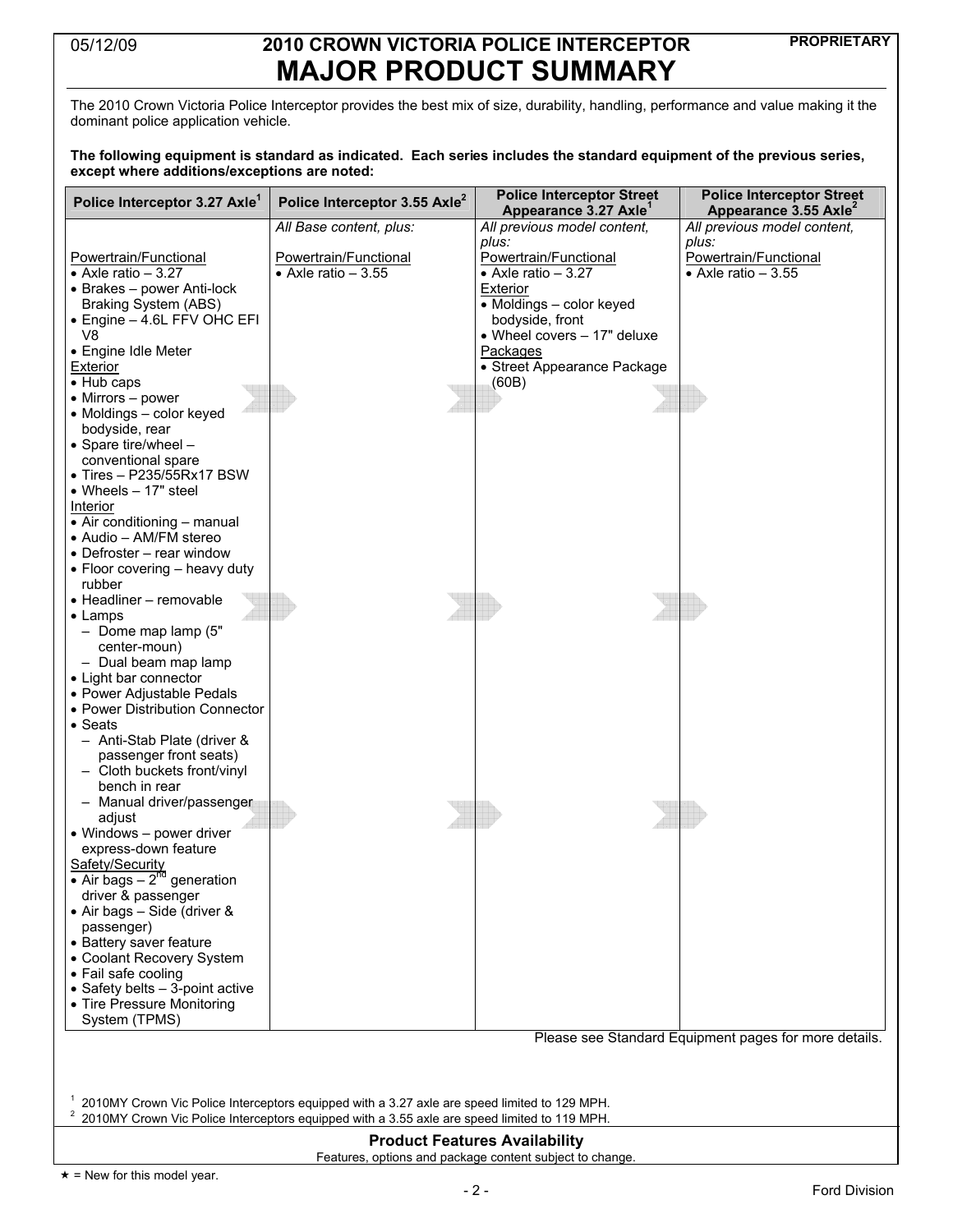# **PROPRIETARY** 05/12/09 **2010 CROWN VICTORIA POLICE INTERCEPTOR**  STANDARD **EQUIPMENT**

| SIANUAKU EQUIPIWEN I                                                                      |                                                                       |  |  |  |  |  |
|-------------------------------------------------------------------------------------------|-----------------------------------------------------------------------|--|--|--|--|--|
| The following items are standard on every 2010MY POLICE INTERCEPTOR vehicle:              |                                                                       |  |  |  |  |  |
| POWERTRAIN/FUNCTIONAL                                                                     | <b>INTERIOR</b>                                                       |  |  |  |  |  |
| Air induction system - unique police air induction system                                 | • Air conditioning - manual                                           |  |  |  |  |  |
| Ball joints - low friction, non-greasable upper ball joints<br>٠                          | • Audio                                                               |  |  |  |  |  |
| Battery - maintenance-free 78-AH, 750 CCA<br>٠                                            | - AM/FM stereo                                                        |  |  |  |  |  |
| Body on frame construction                                                                | - Radio speakers - door-mounted, located above armrests               |  |  |  |  |  |
| <b>Brakes</b><br>$\bullet$                                                                | - Rear windshield radio antenna                                       |  |  |  |  |  |
| - Brake shift interlock isolation from tail lights                                        | $\bullet$ Door locks – power                                          |  |  |  |  |  |
| - Manual parking brake release                                                            | Floor covering – heavy duty rubber                                    |  |  |  |  |  |
|                                                                                           | • Footrest - driver footrest                                          |  |  |  |  |  |
| - Power Anti-lock Braking System (ABS)<br>- Single stroke parking brake                   |                                                                       |  |  |  |  |  |
| Drive shaft - aluminum                                                                    | • Glove box - illuminated lockable                                    |  |  |  |  |  |
|                                                                                           | Instrument panel<br>$\bullet$                                         |  |  |  |  |  |
| Drivetrain - Rear Wheel Drive (RWD)                                                       | - 140-mph certified calibration speedometer                           |  |  |  |  |  |
| Engine                                                                                    | - Analog gauges instrument cluster                                    |  |  |  |  |  |
| $-4.6$ L FFV OHC SEFI V8 (250 HP)                                                         | - Easy access labeled fuse panel                                      |  |  |  |  |  |
| - Engine Idle Meter                                                                       | $\bullet$ Lights                                                      |  |  |  |  |  |
| - Engine oil cooler                                                                       | - Dome & luggage compartment lamps                                    |  |  |  |  |  |
| Exhaust system - stainless steel, dual                                                    | - Dual beam map lamp                                                  |  |  |  |  |  |
| Fail safe cooling                                                                         | - Light bar connector, 40-amp battery circuit at front right          |  |  |  |  |  |
| Fuel tank - 19 gallon                                                                     | corner of trunk                                                       |  |  |  |  |  |
| Generator - high output, 200-amps max output, 132-amps at                                 | • Mirror - day/night inside rearview                                  |  |  |  |  |  |
| idle $(80$ deg $F)$                                                                       | • Power point – rear power access point (power junction box           |  |  |  |  |  |
| Heat ducts – rear floor-mounted                                                           | providing power to trunk-mounted equipment)                           |  |  |  |  |  |
| Hood assist - gas cylinder                                                                | Seats<br>$\bullet$                                                    |  |  |  |  |  |
| Horn - dual note<br>٠                                                                     | - 2-Way head restraints                                               |  |  |  |  |  |
| Ignition system – electronic distributorless; coil on plug                                | - Anti-Stab Plates                                                    |  |  |  |  |  |
| ignition system                                                                           | - Cloth buckets in front (manual adjust), vinyl bench in rear         |  |  |  |  |  |
| Jack – scissors                                                                           | • Steering wheel $-$ tilt                                             |  |  |  |  |  |
|                                                                                           |                                                                       |  |  |  |  |  |
| Multi-speed electrodrive fan                                                              | • Sunvisors - cloth covered                                           |  |  |  |  |  |
| Steering                                                                                  | Trim<br>٠                                                             |  |  |  |  |  |
| - Power rack & pinion                                                                     | - Color keyed front & rear scuff plates                               |  |  |  |  |  |
| - Power steering oil cooler                                                               | - Dual ashtray-mounted cupholders                                     |  |  |  |  |  |
| - Variable-assist power steering                                                          | - Integral front door map pockets                                     |  |  |  |  |  |
| Suspension                                                                                | - Luxury full carpet luggage compartment trim                         |  |  |  |  |  |
| - Front & rear stabilizer bars                                                            | - Removable headliner w/high intensity dome lamp                      |  |  |  |  |  |
| — Heavy duty frame                                                                        | $\bullet$ Trunk - deep well                                           |  |  |  |  |  |
| - Heavy duty nitrogen pressurized monotube shock                                          | • Windows                                                             |  |  |  |  |  |
| absorbers                                                                                 | - Defroster grill w/integral vertical ribs                            |  |  |  |  |  |
| - Heavy duty suspension                                                                   | - Power, express-down feature on driver side                          |  |  |  |  |  |
| - Short-long arm front suspension                                                         | - Rear window defroster                                               |  |  |  |  |  |
| - Watt's linkage rear suspension                                                          | <b>SAFETY/SECURITY</b>                                                |  |  |  |  |  |
| <b>Transmission</b>                                                                       | $\bullet$ Air bags                                                    |  |  |  |  |  |
| - 4-Speed automatic transmission                                                          | - Side (driver & passenger)                                           |  |  |  |  |  |
| - Oil-to-air transmission oil cooler                                                      | - Driver & front passenger                                            |  |  |  |  |  |
| • Voltage regulator – electronic, integral to generator                                   | — Dual 2 <sup>nd</sup> generation front supplemental restraint system |  |  |  |  |  |
| <b>EXTERIOR</b>                                                                           | Battery saver (turns off lights after 30 minutes)                     |  |  |  |  |  |
|                                                                                           | Belt-Minder <sup>®</sup> System                                       |  |  |  |  |  |
| • Bumpers - body color, concealed w/one-piece full wrap cover                             |                                                                       |  |  |  |  |  |
| Decklid - low liftover design                                                             | Child safety latches on rear doors                                    |  |  |  |  |  |
| Glass - solar tinted<br>٠                                                                 | Emergency interior trunk release<br>٠                                 |  |  |  |  |  |
| Grille - black, center Ford oval design                                                   | • Personal Safety System®w/dual-stage air bags, 2 <sup>nd</sup>       |  |  |  |  |  |
| Mirrors – black fold-away dual remote control power                                       | generation - driver & right front passenger including safety          |  |  |  |  |  |
| Tires                                                                                     | belt pretensioners, seat position & weight sensors                    |  |  |  |  |  |
| - 17" spare tire/wheel - conventional size                                                | • Side door intrusion beams                                           |  |  |  |  |  |
| - P235/55Rx17 A/S BSW                                                                     | Tire Pressure Monitoring System (TPMS)                                |  |  |  |  |  |
| Wheels – heavy duty steel rims (17"x7.5")                                                 |                                                                       |  |  |  |  |  |
| The following features are standard on select all-new 2010MY POLICE INTERCEPTOR vehicles: |                                                                       |  |  |  |  |  |
|                                                                                           |                                                                       |  |  |  |  |  |
| POWERTRAIN/FUNCTIONAL                                                                     | 720A<br>730A<br>750A<br>770A                                          |  |  |  |  |  |
| Axle ratio                                                                                | 3.27<br>3.55<br>3.55<br>3.27                                          |  |  |  |  |  |

**KEY EXTERIOR FEATURES** 

**Cladding** 

**Wheel covers**

Color keyed bodyside moldings (installed) ! !

Deluxe ! !

Color keyed bodyside rear moldings **but a set of the color of the color for the color**  $\bullet$  **i** 

Hub caps **and the contract of the contract of the contract of the contract of the contract of the contract of the contract of the contract of the contract of the contract of the contract of the contract of the contract of**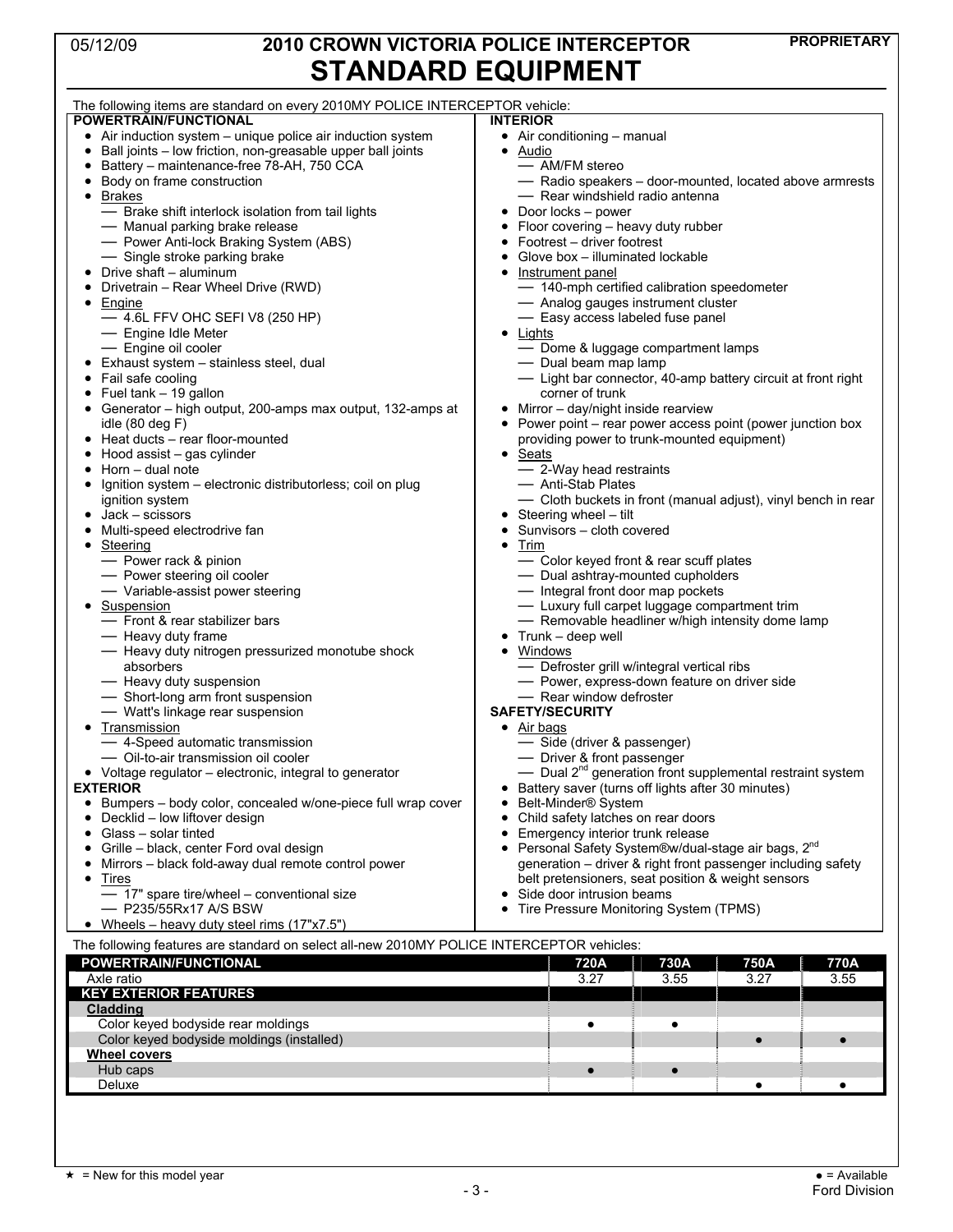# **PROPRIETARY** 05/12/09 **2010 CROWN VICTORIA POLICE INTERCEPTOR FUNCTIONAL EQUIPMENT**

### **AXLE AVAILABILITY**

*Axle Ratio = 3.27 (720A/750A)* 

*Axle Ratio = 3.55 (730A/770A)* 

### **WHEEL AVAILABILITY**



17" Styled Steel Wheel Cover – 750A, 770A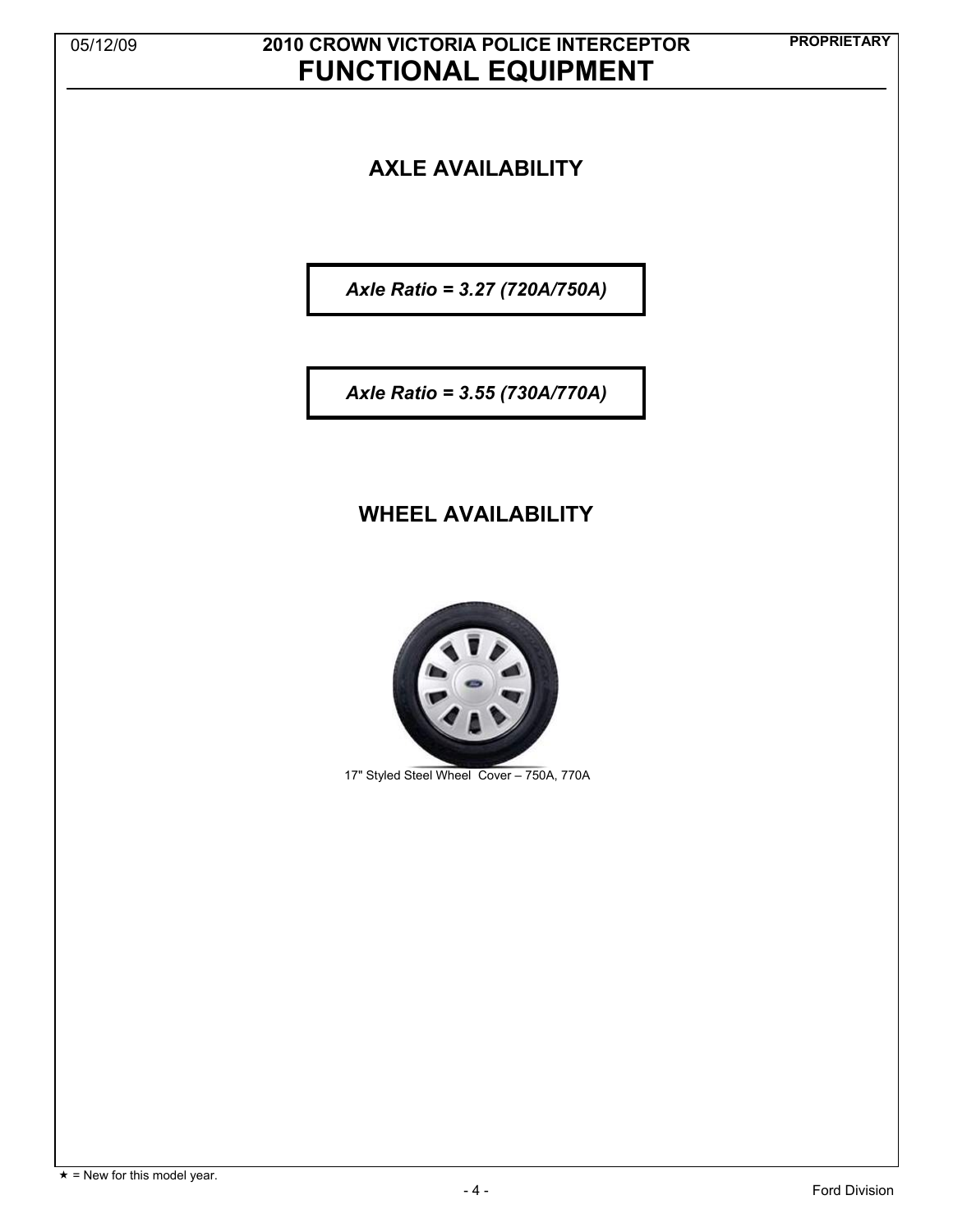## **PROPRIETARY** 05/12/09 **2010 CROWN VICTORIA POLICE INTERCEPTOR OPTIONAL EQUIPMENT**

|                                                                                                                                                        |                                |                                                                      |                                                               | <b>Police</b>                                                                      | <b>Police</b>                                                                 |
|--------------------------------------------------------------------------------------------------------------------------------------------------------|--------------------------------|----------------------------------------------------------------------|---------------------------------------------------------------|------------------------------------------------------------------------------------|-------------------------------------------------------------------------------|
|                                                                                                                                                        |                                | <b>Police</b><br>Interceptor<br>w/3.27 axle<br>(non-limited<br>slip) | <b>Police</b><br>Interceptor<br>w/3.55 axle<br>(limited slip) | Interceptor<br><b>Street</b><br>Appearance<br>w/3.27 axle<br>(non-limited<br>slip) | Interceptor<br><b>Street</b><br>Appearance<br>$w/3.55$ axle<br>(limited slip) |
|                                                                                                                                                        | <b>Body Code</b><br>Order Code | P7B<br>720A                                                          | P7B<br>730A                                                   | P7B<br>750A                                                                        | P7B<br>770A                                                                   |
| <b>POWERTRAIN/FUNCTIONAL</b>                                                                                                                           |                                |                                                                      |                                                               |                                                                                    |                                                                               |
| Limited Slip Differential (opt. on 3.27)                                                                                                               | 45C                            | $\circ$                                                              | $\equiv$                                                      | $\circ$                                                                            | —                                                                             |
| <b>Traction Control</b><br><b>KEY EXTERIOR OPTIONS</b>                                                                                                 | 552                            | $\circ$                                                              |                                                               | $\circ$                                                                            |                                                                               |
| License Plate Bracket - Front                                                                                                                          | 153                            | $\overline{O}$                                                       | $\overline{O}$                                                | Ō                                                                                  | $\overline{O}$                                                                |
| Locking Gas Cap<br>Mirrors - Heated                                                                                                                    | 98G<br>61K                     | $\circ$<br>$\overline{O}$                                            | $\circ$<br>$\overline{O}$                                     | $\circ$<br>$\overline{O}$                                                          | $\circ$<br>$\overline{O}$                                                     |
| Remote Keyless Entry Key Fob w/out Key Pad                                                                                                             | <b>14R</b>                     | $\circ$                                                              | $\circ$                                                       | $\Omega$                                                                           | $\Omega$                                                                      |
| <b>Chrome Grille</b>                                                                                                                                   | 66C                            | O                                                                    | O                                                             |                                                                                    |                                                                               |
| <b>Moldings</b><br>Color Keyed Bodyside, Front (installed)                                                                                             | 96A                            | O                                                                    | O                                                             |                                                                                    |                                                                               |
| Color Keyed Bodyside, Front (uninstalled -<br>shipped in trunk)                                                                                        | 96B                            | $\circ$                                                              | $\circ$                                                       |                                                                                    |                                                                               |
| Color Keyed Bodyside, (Front and Rear                                                                                                                  |                                |                                                                      |                                                               |                                                                                    |                                                                               |
| uninstalled -shipped in trunk)                                                                                                                         | 96C                            | $\circ$                                                              | O                                                             |                                                                                    |                                                                               |
| <b>Wheel Covers - Full</b><br><b>KEY INTERIOR OPTIONS</b>                                                                                              | 64N                            | $\circ$                                                              | $\circ$                                                       | S                                                                                  | S                                                                             |
| <b>Audio</b>                                                                                                                                           |                                |                                                                      |                                                               |                                                                                    |                                                                               |
| AM/FM/Single CD<br>Radio Delete (deletes Std AM/FM stereo)                                                                                             | 58Z<br>58Y                     | $\circ$<br>$\overline{O}$                                            | $\circ$<br>$\overline{O}$                                     | O<br>$\overline{O}$                                                                | $\circ$<br>$\overline{O}$                                                     |
| Decklid Release on Door & I/P - Ignition                                                                                                               |                                |                                                                      |                                                               |                                                                                    |                                                                               |
| Powered                                                                                                                                                | 61H                            | $\circ$                                                              | $\circ$                                                       | $\circ$                                                                            | $\circ$                                                                       |
| Floor Covering - Carpet (incl. front & rear floor<br>mats)                                                                                             | 128                            | $\circ$                                                              | O                                                             | $\circ$                                                                            | O                                                                             |
| <b>Seats</b><br>Cloth Buckets/Cloth Rear - Manual                                                                                                      |                                |                                                                      |                                                               |                                                                                    |                                                                               |
| Driver/Passenger                                                                                                                                       | H                              | $\circ$                                                              | O                                                             | $\circ$                                                                            | $\circ$                                                                       |
| Cloth Split Bench (50/50) / Cloth Rear - Power<br>Driver (w/ Power Lumbar) / Manual Passenger                                                          | $\mathsf{P}$                   | <b>P-41A</b>                                                         | $P-41A$                                                       | $P-41A$                                                                            | $P-41A$                                                                       |
| Power Driver w/ Power Lumbar (incl. in 41A)<br>Comfort & Convenience Group)                                                                            | 21A                            | $O/P-41A$                                                            | $O/P-41A$                                                     | $O/P-41A$                                                                          | $O/P-41A$                                                                     |
| Smokers Package (lighting element)                                                                                                                     | 63B                            | O                                                                    | $\circ$                                                       | $\circ$                                                                            | $\circ$                                                                       |
| <b>GROUPS &amp; PACKAGES (See Packaged Options/Emissions Page for Pkg. Content)</b>                                                                    |                                |                                                                      |                                                               |                                                                                    |                                                                               |
| Automatic Fire Suppression System w/Manual<br>Override                                                                                                 | 60S                            | $\circ$                                                              | $\circ$                                                       | $\circ$                                                                            | $\circ$                                                                       |
| Ballistic Door Panels - Driver Front Door Only                                                                                                         | 90L                            | $\circ$                                                              | $\circ$                                                       | $\circ$                                                                            | $\circ$                                                                       |
| Ballistic Door Panels - Driver & Pass Front<br>Doors                                                                                                   | 90 <sub>B</sub>                | $\circ$                                                              | O                                                             | $\circ$                                                                            | O                                                                             |
| Base Lighting Package (NA w/179 Police<br>Power Pigtail, 65A, 65U, 65W & 68P Pkgs.<br>Deletes rear power access point & light bar<br>connector)        | 65P                            | $\circ$                                                              | $\circ$                                                       | $\circ$                                                                            | $\circ$                                                                       |
| Base Police Prep Package (NA w/179 Police<br>Power Pigtail, 65P, 68P, 65W & 65U Pkgs.<br>Deletes rear power access point & light bar<br>connector)     | 65A                            | $\circ$                                                              | $\circ$                                                       | $\circ$                                                                            | O                                                                             |
| <b>Comfort &amp; Convenience Group w/Single CD</b><br>player                                                                                           | 41A                            | $\circ$                                                              | $\circ$                                                       | $\mathsf O$                                                                        | $\circ$                                                                       |
| Complete Police Prep Package (NA w/179<br>Police Power Pigtail, 65A, 65P, 65W & 65U<br>Pkgs. Deletes rear power access point & light<br>bar connector) | 68P                            | $\circ$                                                              | $\circ$                                                       | $\circ$                                                                            | O                                                                             |
| Lamp Pre-Wire Group                                                                                                                                    | 476                            | $\circ$                                                              | $\circ$                                                       | $\circ$                                                                            | O                                                                             |
| Radio Suppression Package (8 ground straps)                                                                                                            | 53M                            | O                                                                    | O                                                             | O                                                                                  | O                                                                             |
| Ready for the Road Package (NA w/179 Police<br>Power Pigtail, 68P, 65P, 65W & 65A Pkgs.<br>Deletes rear power access point & light bar<br>connector)   | 65U                            | $\circ$                                                              | $\circ$                                                       | $\circ$                                                                            | $\circ$                                                                       |
| Street Appearance Package                                                                                                                              | 60B                            |                                                                      |                                                               | S                                                                                  | S                                                                             |
| Visibility Package (NA w/179 Police Power<br>Pigtail, 65U, 65A, 68P & 65P Pkgs. Deletes<br>rear power access point & light bar connector)              | 65W                            | $\circ$                                                              | $\circ$                                                       | $\circ$                                                                            | $\circ$                                                                       |

<sup>1</sup> Not available with the standard power distribution box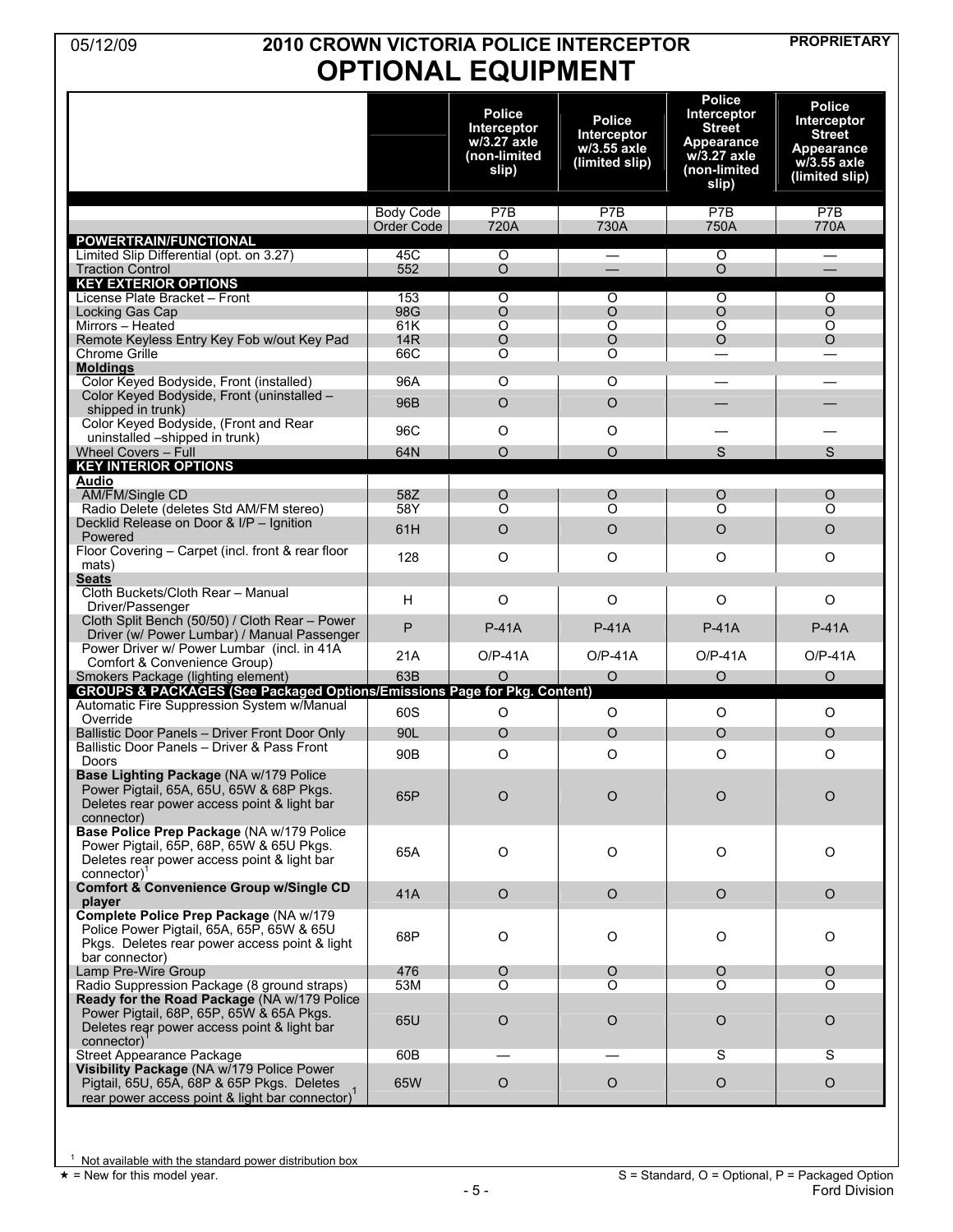## **PROPRIETARY** 05/12/09 **2010 CROWN VICTORIA POLICE INTERCEPTOR OPTIONAL EQUIPMENT (CONT'D.)**

|                                                                                               |                   | <b>Police</b><br>Interceptor<br>w/3.27 axle<br>(non-limited<br>slip) | <b>Police</b><br>Interceptor<br>w/3.55 axle<br>(limited slip) | <b>Police</b><br>Interceptor<br><b>Street</b><br>Appearance<br>w/3.27 axle<br>(non-limited<br>slip) | <b>Police</b><br>Interceptor<br><b>Street</b><br><b>Appearance</b><br>w/3.55 axle<br>(limited slip) |
|-----------------------------------------------------------------------------------------------|-------------------|----------------------------------------------------------------------|---------------------------------------------------------------|-----------------------------------------------------------------------------------------------------|-----------------------------------------------------------------------------------------------------|
|                                                                                               | <b>Body Code</b>  | P7B                                                                  | P7B                                                           | P7B                                                                                                 | P7B                                                                                                 |
|                                                                                               | <b>Order Code</b> | 720A                                                                 | 730A                                                          | 750A                                                                                                | 770A                                                                                                |
| <b>OTHER OPTIONS</b>                                                                          |                   |                                                                      |                                                               |                                                                                                     |                                                                                                     |
| Emissions - 50 States <sup>1, 2</sup>                                                         | 425               | F                                                                    | $\overline{\phantom{0}}$                                      | $\mathsf F$                                                                                         | $\overline{\phantom{0}}$                                                                            |
| Daytime Running Lights                                                                        | 77D               | $\circ$                                                              | $\circ$                                                       | $\circ$                                                                                             | $\circ$                                                                                             |
| Engine Block Heater                                                                           | 41H               | O                                                                    | $\circ$                                                       | O                                                                                                   | O                                                                                                   |
| Hoses - Silicone w/Aircraft Clamps                                                            | 177               | $\circ$                                                              | $\circ$                                                       | $\circ$                                                                                             | $\circ$                                                                                             |
| Keyed Alike - Key Code 1284X                                                                  | 432               | O                                                                    | $\circ$                                                       | O                                                                                                   | $\circ$                                                                                             |
| Keyed Alike - Key Code 1294X                                                                  | 435               | $\circ$                                                              | $\circ$                                                       | $\circ$                                                                                             | $\circ$                                                                                             |
| Keyed Alike - Key Code 0135X                                                                  | 436               | O                                                                    | $\circ$                                                       | $\circ$                                                                                             | O                                                                                                   |
| Keyed Alike - Key Code 1435X                                                                  | 437               | $\circ$                                                              | $\circ$                                                       | $\circ$                                                                                             | $\circ$                                                                                             |
| Keyed Alike - Key Code 0576X                                                                  | 438               | O                                                                    | $\circ$                                                       | O                                                                                                   | $\circ$                                                                                             |
| Keyed Alike - Key Code 0151X                                                                  | 439               | $\Omega$                                                             | $\Omega$                                                      | $\Omega$                                                                                            | $\Omega$                                                                                            |
| Lamps                                                                                         |                   |                                                                      |                                                               |                                                                                                     |                                                                                                     |
| <b>Courtesy Disable</b>                                                                       | 478               | $\circ$                                                              | $\circ$                                                       | $\circ$                                                                                             | $\circ$                                                                                             |
| Dome/Map (5" center-mount) Delete                                                             | 54M               | O                                                                    | $\circ$                                                       | O                                                                                                   | $\circ$                                                                                             |
| Driver Side Spot Assembly                                                                     | 51A               | $\overline{O}$                                                       | $\circ$                                                       | $\overline{O}$                                                                                      | $\circ$                                                                                             |
| Dual Spot Assembly                                                                            | 51Y               | O                                                                    | O                                                             | O                                                                                                   | $\circ$                                                                                             |
| <b>Lateral Bow Reinforcement</b>                                                              | 185               | $\circ$                                                              | $\circ$                                                       | $\circ$                                                                                             | $\circ$                                                                                             |
| Rear Door Handles Inoperable / Lock<br>Operable                                               | 67R               | $\circ$                                                              | $\circ$                                                       | O                                                                                                   | $\circ$                                                                                             |
| Rear Door Handles and Locks Inoperable <sup>3</sup>                                           | 67B               | $\circ$                                                              | $\circ$                                                       | $\circ$                                                                                             | $\circ$                                                                                             |
| <b>Paint</b>                                                                                  |                   |                                                                      |                                                               |                                                                                                     |                                                                                                     |
| Two-tone #1                                                                                   | 952               | O                                                                    | $\circ$                                                       | $\qquad \qquad -$                                                                                   | $\overline{\phantom{0}}$                                                                            |
| Two-tone #2                                                                                   | 953               | O                                                                    | $\circ$                                                       |                                                                                                     |                                                                                                     |
| Two-tone #3                                                                                   | 955               | $\circ$                                                              | $\circ$                                                       | $\overline{\phantom{0}}$                                                                            | $\overline{\phantom{0}}$                                                                            |
| Two-tone #4                                                                                   | 956               | $\Omega$                                                             | $\Omega$                                                      |                                                                                                     |                                                                                                     |
| Police Power Pigtail - Plugs into police power<br>connector. Provides power and vehicle       | 179               | $\circ$                                                              | $\circ$                                                       | $\circ$                                                                                             |                                                                                                     |
| signals for use by aftermarket equipment (NA<br>w/65A, 65P, 68P, 65W, 65U)                    |                   |                                                                      |                                                               |                                                                                                     | $\circ$                                                                                             |
| Radio - 2-Way Pre-Wire Connector                                                              | 946               | O                                                                    | $\circ$                                                       | $\circ$                                                                                             | O                                                                                                   |
| Speed Control (Incl. in 41A Comfort &<br>Convenience Group)                                   | 525               | $O/P-41A$                                                            | $O/P-41A$                                                     | $O/P-41A$                                                                                           | $O/P-41A$                                                                                           |
| Trunk Pack™ (w/Kevlar® front liner)                                                           | 14T               | O                                                                    | O                                                             | O                                                                                                   | O                                                                                                   |
| Windows - Rear Power Delete (rear switches<br>only, operable from front driver side switches) | 948               | $\circ$                                                              | $\circ$                                                       | $\circ$                                                                                             | $\circ$                                                                                             |
| <b>Wiring</b>                                                                                 |                   |                                                                      |                                                               |                                                                                                     |                                                                                                     |
| Grille Lamp, Siren & Speaker                                                                  | 172               | $\circ$                                                              | $\mathsf O$                                                   | O                                                                                                   | $\circ$                                                                                             |
| Horn Siren Wiring Prep Package                                                                | 175               | O                                                                    | $\circ$                                                       | O                                                                                                   | $\circ$                                                                                             |
| Spot Lamp Prep, Driver Side                                                                   | 51B               | $\circ$                                                              | $\mathsf O$                                                   | $\circ$                                                                                             | $\circ$                                                                                             |
| Spot Lamp Prep, Dual Side                                                                     | 51Z               | O                                                                    | O                                                             | O                                                                                                   | O                                                                                                   |
| <b>Wiring, Roof</b>                                                                           |                   |                                                                      |                                                               |                                                                                                     |                                                                                                     |
| Hole in Center of Roof (Incl. lateral bow<br>reinforcement)                                   | 187               | $\mathsf O$                                                          | O                                                             | $\circ$                                                                                             | O                                                                                                   |
| No Hole in Roof                                                                               | 189               | $\circ$                                                              | $\circ$                                                       | $\circ$                                                                                             | $\circ$                                                                                             |

<sup>1</sup> 50 States Emissions is standard to CA, CT, PA, RI, NY, NJ, OR, WA, VT, MA and ME<br> $^{2}$  3.55 ovte ratio is not available with 50 States Emissions (ontion 425)

<sup>2</sup> 3.55 axle ratio is not available with 50 States Emissions (option 425)

<sup>3</sup> Warning: Rear door locks are only operational electrically from the driver's seat. Access to rear seat passengers in an emergency may be severely restricted with this option.

\* = New for this model year. S = Standard, O = Optional, P = Packaged Option, F = Fleet Option w/valid FIN code<br>Ford Division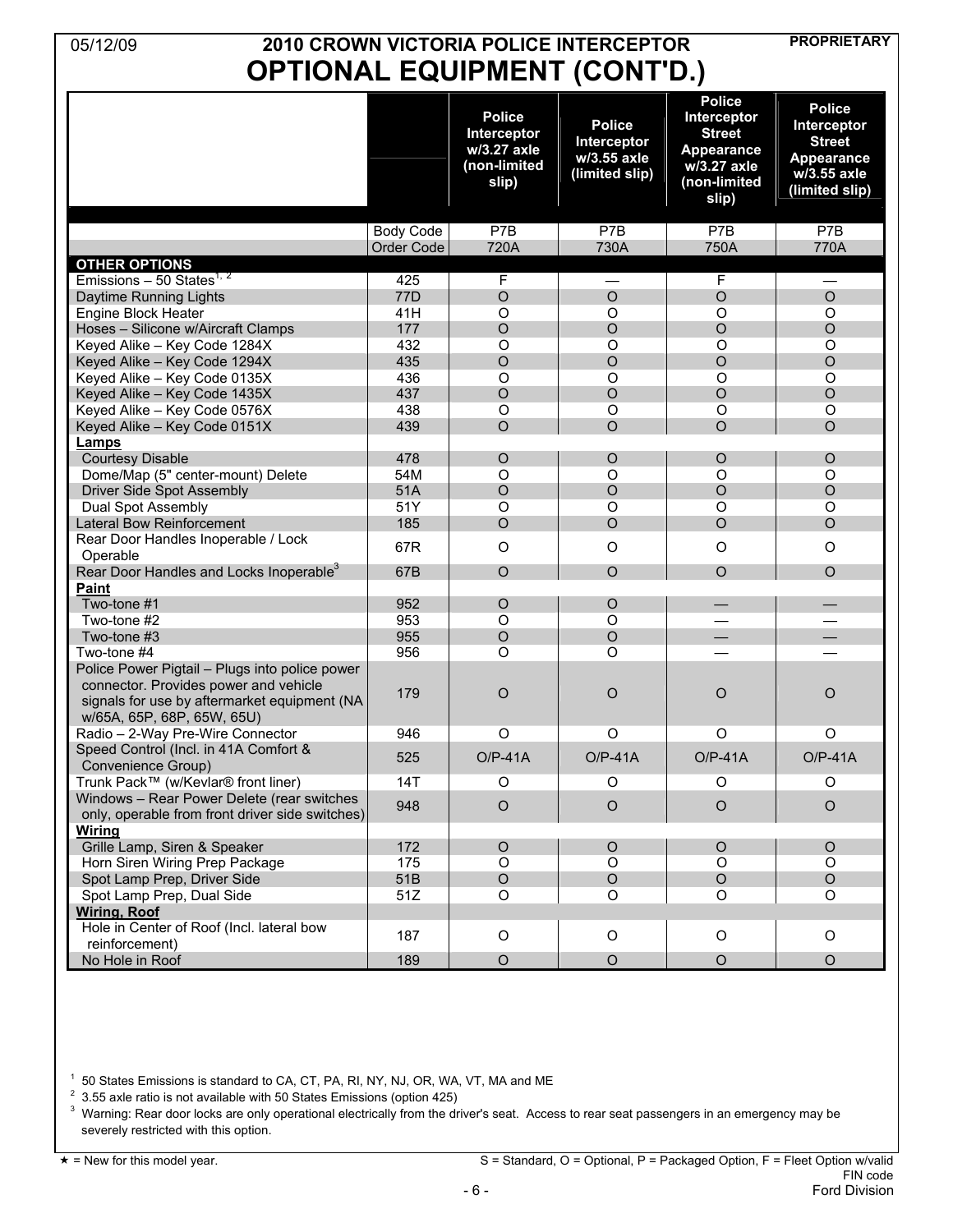# **PROPRIETARY** 05/12/09 **2010 CROWN VICTORIA POLICE INTERCEPTOR COLOR & TRIM AVAILABILITY**

|                                                   |           |                       | <b>Interior Color</b> |                           |
|---------------------------------------------------|-----------|-----------------------|-----------------------|---------------------------|
|                                                   |           | <b>Charcoal Black</b> | <b>Light Camel</b>    | <b>Medium Light Stone</b> |
| POLICE INTERCEPTOR Cloth Front Buckets/Vinyl Rear |           | IN                    | IJ                    | IL                        |
| Cloth Front Buckets/Cloth Rear                    |           | <b>HN</b>             | HJ                    | <b>HL</b>                 |
| Cloth Split Bench/Cloth Rear                      |           | PN                    | PJ                    | PL                        |
|                                                   |           |                       |                       |                           |
| <b>EXTERIOR COLOR</b>                             | Code      | <b>Availability</b>   |                       |                           |
| <b>POLICE</b>                                     |           |                       |                       |                           |
| Arizona Beige Metallic                            | AQ        | $\bullet$             |                       |                           |
| <b>Medium Brown Metallic</b>                      | <b>BU</b> |                       |                       |                           |
| Smokestone Metallic                               | HG        |                       |                       |                           |
| Dark Toreador Red Metallic                        | <b>JL</b> |                       |                       |                           |
| <b>Silver Birch Metallic</b>                      | <b>JP</b> |                       |                       |                           |
| Norsea Blue Metallic                              | <b>KR</b> |                       |                       |                           |
| Dark Blue                                         | <b>LK</b> |                       |                       |                           |
| Royal Blue                                        | <b>LM</b> |                       |                       |                           |
| Light Blue Metallic                               | LN        |                       |                       |                           |
| Light Ice Blue Metallic                           | LS        |                       |                       |                           |
| Ultra Blue Metallic                               | <b>MM</b> |                       |                       |                           |
| Light Grey                                        | <b>TM</b> |                       |                       |                           |
| Silver Grey Metallic                              | <b>TN</b> |                       |                       |                           |
| <b>Black</b>                                      | <b>UA</b> |                       |                       |                           |
| Vibrant White                                     | <b>WT</b> |                       |                       |                           |
| Medium Titanium Metallic                          | YG        |                       |                       |                           |
| <b>STREET APPEARANCE PACKAGE (60B)</b>            |           |                       |                       |                           |
| <b>Smokestone Metallic</b>                        | HG        |                       | $\bullet$             |                           |
| Dark Toreador Red Metallic                        | <b>JL</b> |                       |                       |                           |
| <b>Silver Birch Metallic</b>                      | <b>JP</b> |                       |                       |                           |
| Norsea Blue Metallic                              | <b>KR</b> |                       |                       |                           |
| Light Ice Blue Metallic                           | LS        |                       |                       |                           |
| <b>Black</b>                                      | <b>UA</b> |                       |                       |                           |
| <b>Vibrant White</b>                              | <b>WT</b> |                       |                       |                           |

**WARNING:** Aftermarket police equipment (such as communications gear) must not be mounted in the air bag deployment zone. Vehicles equipped with bench seats may not have sufficient room to mount such equipment. Bucket seats may be required. See Police/Fleet owner guide supplement for available Police equipment mounting zones. Advise all customers of these facts.

**NOTE:** Exterior colors are available in four different two-tone configurations. Accent color can be any of the available exterior colors.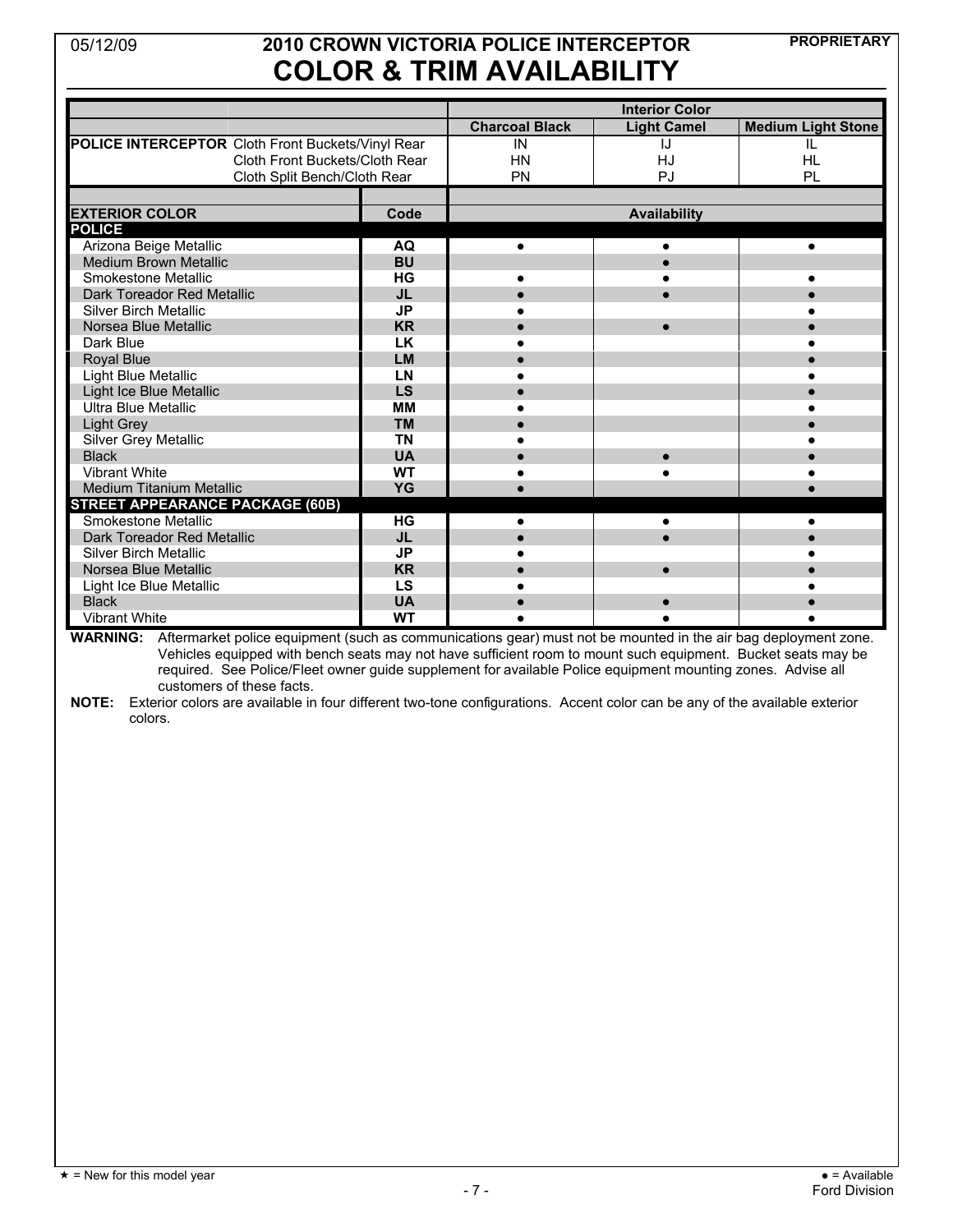| <b>AUTOMATIC FIRE SUPPRESSION SYSTEM (60S)</b><br>Availability:<br>• Optional for all arrays<br>Includes:<br>Automatic Fire Suppression System with manual activation<br>switch includes:<br>- Manual activation switch for Fire Suppression System<br>mounted on headliner<br>Fire Suppression System status indicator light on the<br>instrument cluster<br>NOTE: See www.fleet.ford.com website for complete<br><b>Fire Suppression System information</b> | <b>BASE LIGHTING PACKAGE<sup>1</sup> (65P)</b><br>Availability:<br>• Optional for all arrays<br><b>Not available with:</b><br>• Complete Police Prep Package (68P)<br>• Visibility Package (65W)<br>• Base Police Prep Package (65A)<br>Ready for the Road Package (65U)<br>$\bullet$<br><i><u><b>Includes:</b></u></i><br>• (2) front strobe bulbs and (2) rear strobe bulbs, installed in<br>marker lights and tail light lenses<br>• Wiring harness including the following items:<br>(6) strobe cables – shielded and grounded pre-run to<br>marker lights, tail light lenses and front grille<br>Glove Box Power Distribution Center 50-amps, fused in<br>engine compartment. (5) power and ground wires for<br>customer use. (5) fuses (2 battery and 3 ignition<br>powered)<br>Trunk Power Distribution Center 50-amps, fused in<br>engine compartment. (4) power and ground wires for<br>customer use, (4) fuses (2 battery and 2 ignition<br>powered)<br>50-Amp battery circuit and ground accessible at<br>console base only<br>50-Amp battery circuit and ground accessible at<br>console or trunk for radio communications<br>(2) extra wires pre-run to front of vehicle accessible at<br>console or trunk<br>- Horn/siren relay circuit available at console or trunk<br>(4) extra wires pre-run from the engine compartment<br>to the console (one wire is heavy gauge for additional<br>battery or ground connection)<br>(4) extra wires pre-run from the console to the trunk<br>• Alternating headlight flasher - control wire accessible at<br>console for connection to customer supplied positive control<br>switch box<br>• Strobe power supply, 6-head with front shut-off<br>(2) high intensity flashing rear deck LED lights with<br>matching interior color housings<br>Headlamp flasher module to interconnect directly with<br>crown harness<br>Deletes:<br>• Light bar connector and rear power access point<br>NOTE: Ford Police Interceptor Packages (65A, 65P, 65U,<br>65W and 68P) are covered under new warranty, 3<br>years/36,000 miles except where noted. Strobe<br>bulb warranty, 1 year/ 36,000 miles.<br>Siren/speaker warranty, 2 year/36,000 miles. |
|---------------------------------------------------------------------------------------------------------------------------------------------------------------------------------------------------------------------------------------------------------------------------------------------------------------------------------------------------------------------------------------------------------------------------------------------------------------|------------------------------------------------------------------------------------------------------------------------------------------------------------------------------------------------------------------------------------------------------------------------------------------------------------------------------------------------------------------------------------------------------------------------------------------------------------------------------------------------------------------------------------------------------------------------------------------------------------------------------------------------------------------------------------------------------------------------------------------------------------------------------------------------------------------------------------------------------------------------------------------------------------------------------------------------------------------------------------------------------------------------------------------------------------------------------------------------------------------------------------------------------------------------------------------------------------------------------------------------------------------------------------------------------------------------------------------------------------------------------------------------------------------------------------------------------------------------------------------------------------------------------------------------------------------------------------------------------------------------------------------------------------------------------------------------------------------------------------------------------------------------------------------------------------------------------------------------------------------------------------------------------------------------------------------------------------------------------------------------------------------------------------------------------------------------------------------------------------------------------------------------------------------------------------------------|
|                                                                                                                                                                                                                                                                                                                                                                                                                                                               | <sup>1</sup> Customers are required to order rear deck LED and grille strobe lens<br>colors that are appropriate for their state. Red/Blue rear LEDs and<br>grille strobes are standard. Other color combinations may be<br>requested at time of order by notifying Masterack/Crown Technical                                                                                                                                                                                                                                                                                                                                                                                                                                                                                                                                                                                                                                                                                                                                                                                                                                                                                                                                                                                                                                                                                                                                                                                                                                                                                                                                                                                                                                                                                                                                                                                                                                                                                                                                                                                                                                                                                                  |

Assistance @ 1-866-402-6838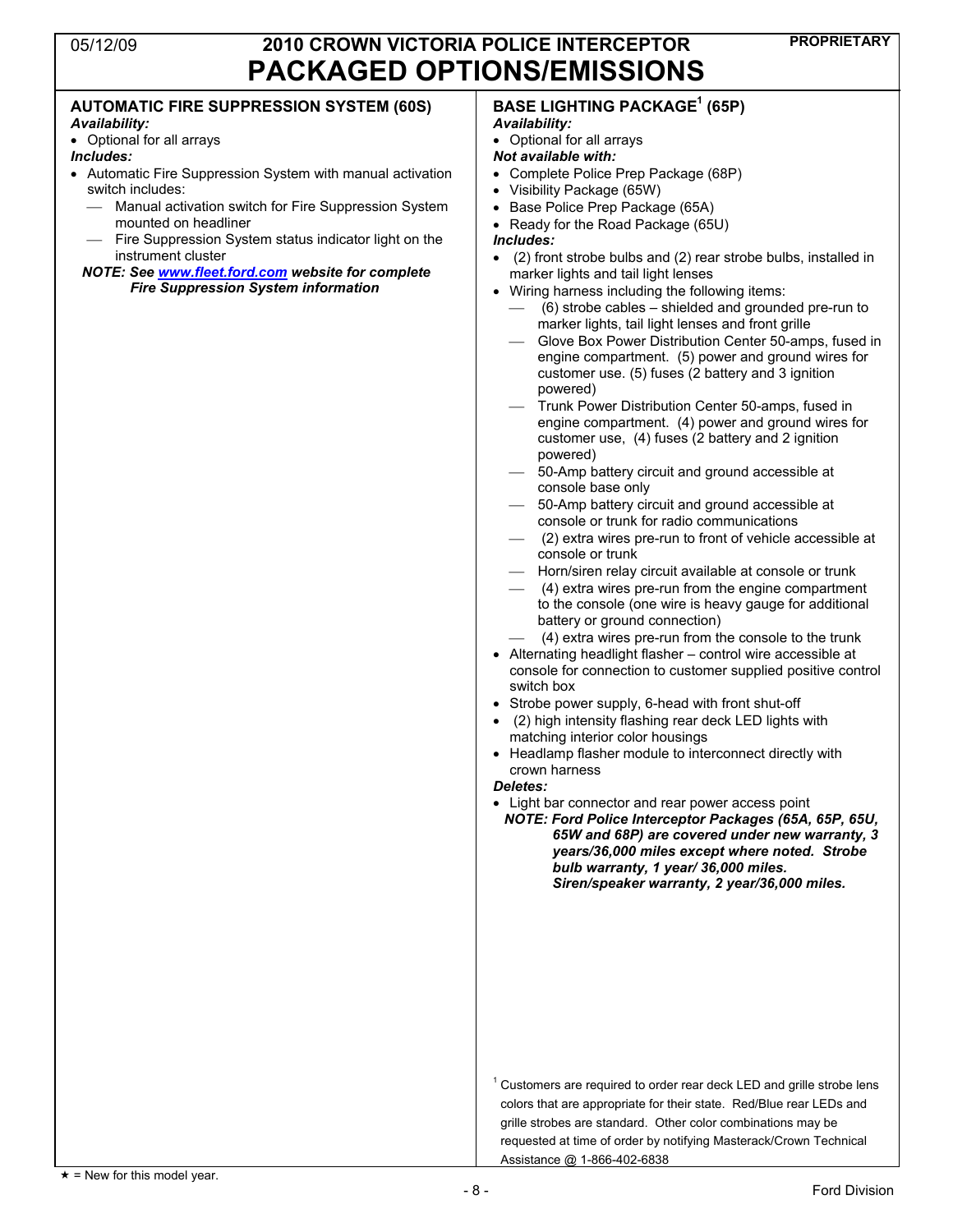| <b>BASE POLICE PREP PACKAGE (65A)</b>                                                                                                  | <b>COMPLETE POLICE PREP PACKAGE (68P)</b>                                                                |
|----------------------------------------------------------------------------------------------------------------------------------------|----------------------------------------------------------------------------------------------------------|
| Availability:                                                                                                                          | Availability:                                                                                            |
| • Optional for all arrays                                                                                                              | • Optional for all arrays                                                                                |
| Not available with:                                                                                                                    | Not available with:                                                                                      |
| • Base Lighting Package (65P)                                                                                                          | • Cloth Split Bench Seat (P)                                                                             |
| • Complete Police Prep Package (68P)                                                                                                   | • Police Power Pigtail (179)                                                                             |
| • Visibility Package (65W)                                                                                                             | • Ready for the Road Package (65U)                                                                       |
| • Police Power Pigtail (179)                                                                                                           | • Base Police Prep Package (65A)                                                                         |
| • Ready for the Road Package (65U)                                                                                                     | • Visibility Package (65W)                                                                               |
| Includes:                                                                                                                              | • Base Lighting Package (65P)                                                                            |
| • (2) front strobe bulbs and (2) rear strobe bulbs, installed in<br>marker lights and tail light lenses                                | Includes:                                                                                                |
| • Wiring harness including the following items:                                                                                        | • (2) front strobe bulbs and (2) rear strobe bulbs, installed in<br>marker lights and tail light lenses  |
| (6) strobe cables – shielded and grounded pre-run to                                                                                   | • Wiring harness including the following items:                                                          |
| marker lights, tail light lenses and front grille                                                                                      | (6) strobe cables – shielded and grounded pre-run to                                                     |
| Glove Box Power Distribution Center 50-amps, fused in                                                                                  | marker lights, tail light lenses and front grille                                                        |
| engine compartment. (5) power and ground wires for                                                                                     | Glove Box Power Distribution Center 50-amps, fused in                                                    |
| customer use. (5) fuses (2 battery and 3 ignition                                                                                      | engine compartment. (5) power and ground wires for                                                       |
| powered)                                                                                                                               | customer use. (5) fuses (2 battery and 3 ignition                                                        |
| Trunk Power Distribution Center 50-amps, fused in                                                                                      | powered)                                                                                                 |
| engine compartment. (4) power and ground wires for                                                                                     | Trunk Power Distribution Center 50-amps, fused in                                                        |
| customer use, (4) fuses (2 battery and 2 ignition                                                                                      | engine compartment. (4) power and ground wires for                                                       |
| powered)                                                                                                                               | customer use, (4) fuses (2 battery and 2 ignition                                                        |
| 50-Amp battery circuit and ground accessible at                                                                                        | powered)                                                                                                 |
| console base only                                                                                                                      | 50-Amp battery circuit and ground accessible at                                                          |
| 50-Amp battery circuit and ground accessible at                                                                                        | console base only                                                                                        |
| console base or trunk. Avail. in trunk from pigtail                                                                                    | 50-Amp battery circuit and ground accessible at                                                          |
| harness                                                                                                                                | console base or trunk. Avail. in trunk from pigtail                                                      |
| (2) 50-Amp battery circuits and ground accessible at                                                                                   | harness                                                                                                  |
| trunk only. Avail. in trunk from pigtail harness<br>50-Amp battery circuit and ground accessible at<br>$\hspace{0.1mm}-\hspace{0.1mm}$ | (2) 50-Amp battery circuits and ground accessible at<br>trunk only. Avail. in trunk from pigtail harness |
| console or trunk for radio communications                                                                                              | 50-Amp battery circuit and ground accessible at                                                          |
| 30-Amp ignition circuit accessible at trunk only. Avail.                                                                               | console or trunk for radio communications                                                                |
| in trunk from pigtail harness                                                                                                          | 30-Amp ignition circuit accessible at trunk only. Avail.                                                 |
| Siren/speaker wiring pre-run to front of vehicle with                                                                                  | in trunk from pigtail harness                                                                            |
| waterpack connector. Avail. in trunk from pigtail                                                                                      | Siren/speaker wiring pre-run to front of vehicle with                                                    |
| harness                                                                                                                                | waterpack connector. Avail. in trunk from pigtail                                                        |
| (2) extra wires pre-run to front of vehicle accessible at                                                                              | harness                                                                                                  |
| console or trunk                                                                                                                       | (2) extra wires pre-run to front of vehicle accessible at                                                |
| Horn/siren relay circuit avail. at console or trunk                                                                                    | console or trunk                                                                                         |
| (4) extra wires pre-run from the engine compartment                                                                                    | Horn/siren relay circuit available at console or trunk                                                   |
| to the console (one circuit is heavy gauge for additional                                                                              | (4) extra wires pre-run from the engine compartment                                                      |
| battery or ground connection)                                                                                                          | to the console (one wire is heavy gauge for additional                                                   |
| (4) extra wires pre-run from the console to the trunk                                                                                  | battery or ground connection)                                                                            |
| • Alternating headlight flasher - control wire accessible at                                                                           | (4) extra wires pre-run from the console to the trunk                                                    |
| console for connection to customer supplied positive control                                                                           | • Alternating headlight flasher - control wire accessible at                                             |
| switch box<br><b>Deletes:</b>                                                                                                          | console for connection to customer supplied positive control                                             |
| • Light bar connector and rear power access point                                                                                      | switch box                                                                                               |
|                                                                                                                                        | • Console mounting platform                                                                              |
|                                                                                                                                        | Center wiring conduit<br>• Hidden manual door lock plunger located in door frame                         |
| <b>COMFORT AND CONVENIENCE GROUP (41A)</b>                                                                                             | (order 948 to maintain rear window operation from front                                                  |
| Availability:                                                                                                                          | switches)                                                                                                |
| • Optional for all arrays<br>Includes:                                                                                                 | • Trunk air circulation fan                                                                              |
| • 6-way Power driver seat                                                                                                              | Permanent rubber tie down strap                                                                          |
| Speed control                                                                                                                          | • Dual trunk storage boxes                                                                               |
| Single CD player                                                                                                                       | • Rear trunk communications service tray, slides on heavy                                                |
|                                                                                                                                        | duty tracks. Shipped with secured spare tire                                                             |
|                                                                                                                                        | <b>Deletes:</b>                                                                                          |
|                                                                                                                                        | • Lightbar connector and rear power access point                                                         |
|                                                                                                                                        |                                                                                                          |
|                                                                                                                                        |                                                                                                          |
|                                                                                                                                        |                                                                                                          |
|                                                                                                                                        |                                                                                                          |
|                                                                                                                                        |                                                                                                          |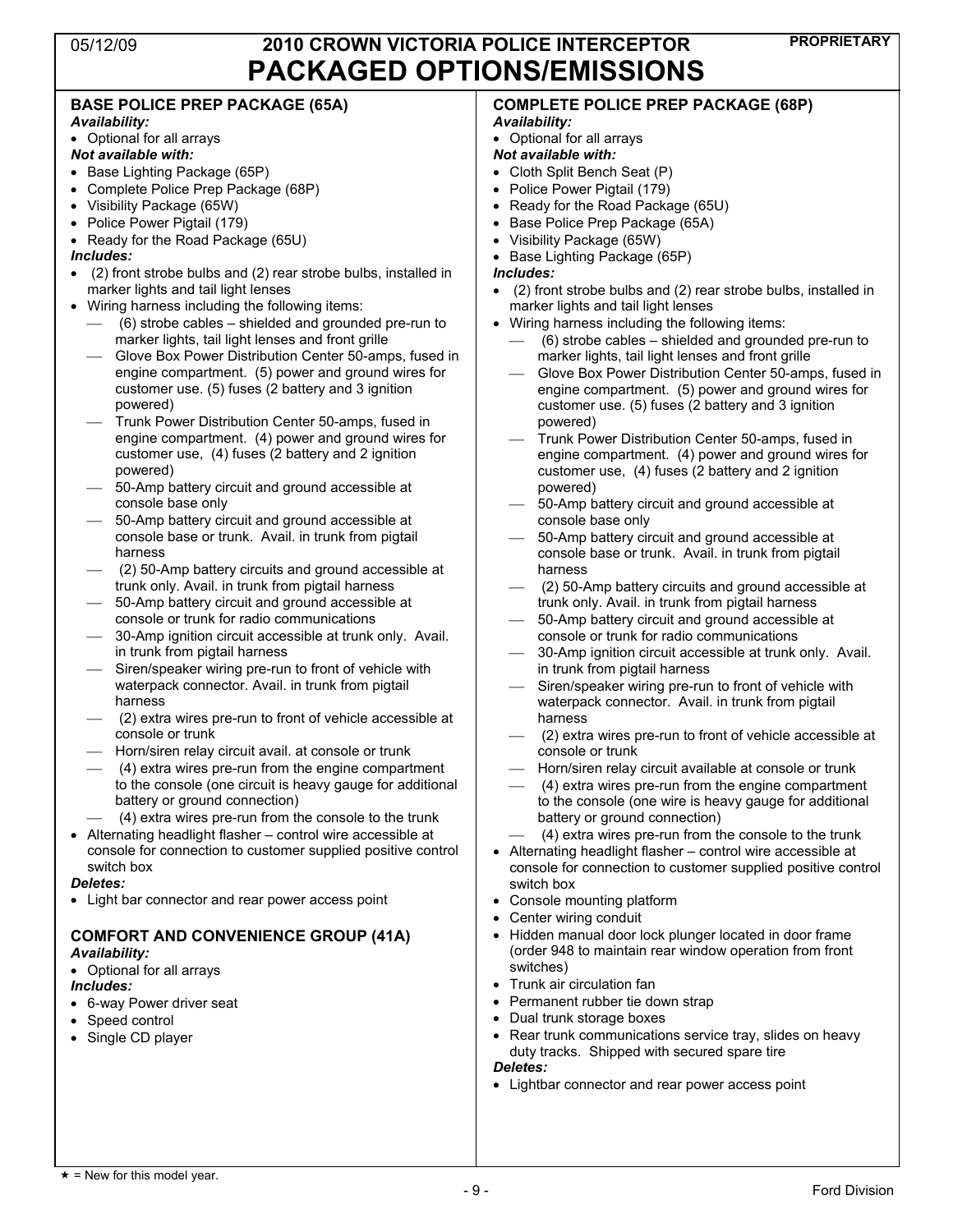| <b>LAMP PRE-WIRE GROUP (476)</b><br>Availability:     | <b>READY FOR THE ROAD PACKAGE<sup>2</sup> (65U)</b><br>Availability:                                                 |
|-------------------------------------------------------|----------------------------------------------------------------------------------------------------------------------|
| • Optional for all arrays                             | • Optional for all arrays                                                                                            |
| <i><b>Includes:</b></i>                               | Not available with:                                                                                                  |
| • Package tray warning lamps pre-wire                 | • Cloth Split Bench Seat (P)                                                                                         |
| • Inner decklid lamp pre-wire                         | Police Power Pigtail (179)                                                                                           |
|                                                       | Complete Police Prep Package (68P)                                                                                   |
| <b>RADIO SUPPRESSION PACKAGE (53M)</b>                | Base Lighting Package (65P)                                                                                          |
| Availability:                                         | • Visibility Package (65W)                                                                                           |
| • Optional for all arrays                             | Base Police Prep Package (65A)                                                                                       |
| Provides radio suppression coverage for the following | Includes:                                                                                                            |
| areas:                                                | (2) front strobe bulbs and (2) rear strobe bulbs, installed in<br>$\bullet$                                          |
| • Engine to dash panel                                | marker lights and tail light lenses                                                                                  |
| • Hood to body                                        | • Wiring harness including the following items:                                                                      |
| Decklid to body                                       | (6) strobe cables – shielded and grounded pre-run to                                                                 |
| Engine to frame                                       | marker lights, tail light lenses and front grille<br>Glove Box Power Distribution Center 50-amps, fused in           |
| Tail pipe to frame (LH/RH)                            | engine compartment. (5) power and ground wires for                                                                   |
| • Body to frame rear (LH/RH)                          | customer use. (5) fuses (2 battery and 3 ignition                                                                    |
|                                                       | powered)                                                                                                             |
|                                                       | Trunk Power Distribution Center 50-amps, fused in                                                                    |
|                                                       | engine compartment. (4) power and ground wires for                                                                   |
|                                                       | customer use, (4) fuses (2 battery and 2 ignition                                                                    |
|                                                       | powered)                                                                                                             |
|                                                       | 50-Amp battery circuit and ground accessible at                                                                      |
|                                                       | console base only                                                                                                    |
|                                                       | 50-Amp battery circuit and ground accessible at<br>console or trunk for radio communications                         |
|                                                       | (2) extra wires pre-run to front of vehicle accessible at                                                            |
|                                                       | console or trunk                                                                                                     |
|                                                       | (4) extra wires pre-run from the engine compartment                                                                  |
|                                                       | to the console (one wire is heavy gauge for additional                                                               |
|                                                       | battery or ground connection)                                                                                        |
|                                                       | (4) extra wires pre-run from the console to the trunk                                                                |
|                                                       | • Alternating headlight flasher                                                                                      |
|                                                       | Console-mounting platform                                                                                            |
|                                                       | Hidden manual door lock plunger located in door frame                                                                |
|                                                       | (order 948 to maintain rear window operation from the front<br>switch)                                               |
|                                                       | • Trunk air circulation fan                                                                                          |
|                                                       | Dual trunk storage boxes                                                                                             |
|                                                       | • Rear trunk communication service tray, slides on heavy                                                             |
|                                                       | duty tracks. Shipped with secured spare tire                                                                         |
|                                                       | • Strobe power supply, 6-head with front shut-off                                                                    |
|                                                       | (2) high intensity flashing rear deck LED lights with                                                                |
|                                                       | matching interior color housings                                                                                     |
|                                                       | • Lighting relay center for use with lighting and siren                                                              |
|                                                       | controller - controls up to (8) lighting functions<br>• Lighting and siren controller – programmable with 4-position |
|                                                       | slide switch, (13) illuminated buttons and (5) siren tones                                                           |
|                                                       | (microphone kit not included)                                                                                        |
|                                                       | • RJ11 serial cable pre-run from console to trunk                                                                    |
|                                                       | • Remote siren amplifier                                                                                             |
|                                                       | (2) grille strobe lights                                                                                             |
|                                                       | • 100-Watt siren/speaker                                                                                             |
|                                                       | Deletes:                                                                                                             |
|                                                       | • Lightbar connector and rear power access point                                                                     |
|                                                       | $2$ Customers are required to order rear deck LED and grille strobe lens                                             |
|                                                       | colors that are appropriate for their state. Red/Blue rear LEDs and                                                  |
|                                                       | grille strobes are standard. Other color combinations may be                                                         |
|                                                       | requested at time of order by notifying Masterack/Crown Technical                                                    |
|                                                       |                                                                                                                      |

Assistance @ 1-866-402-6838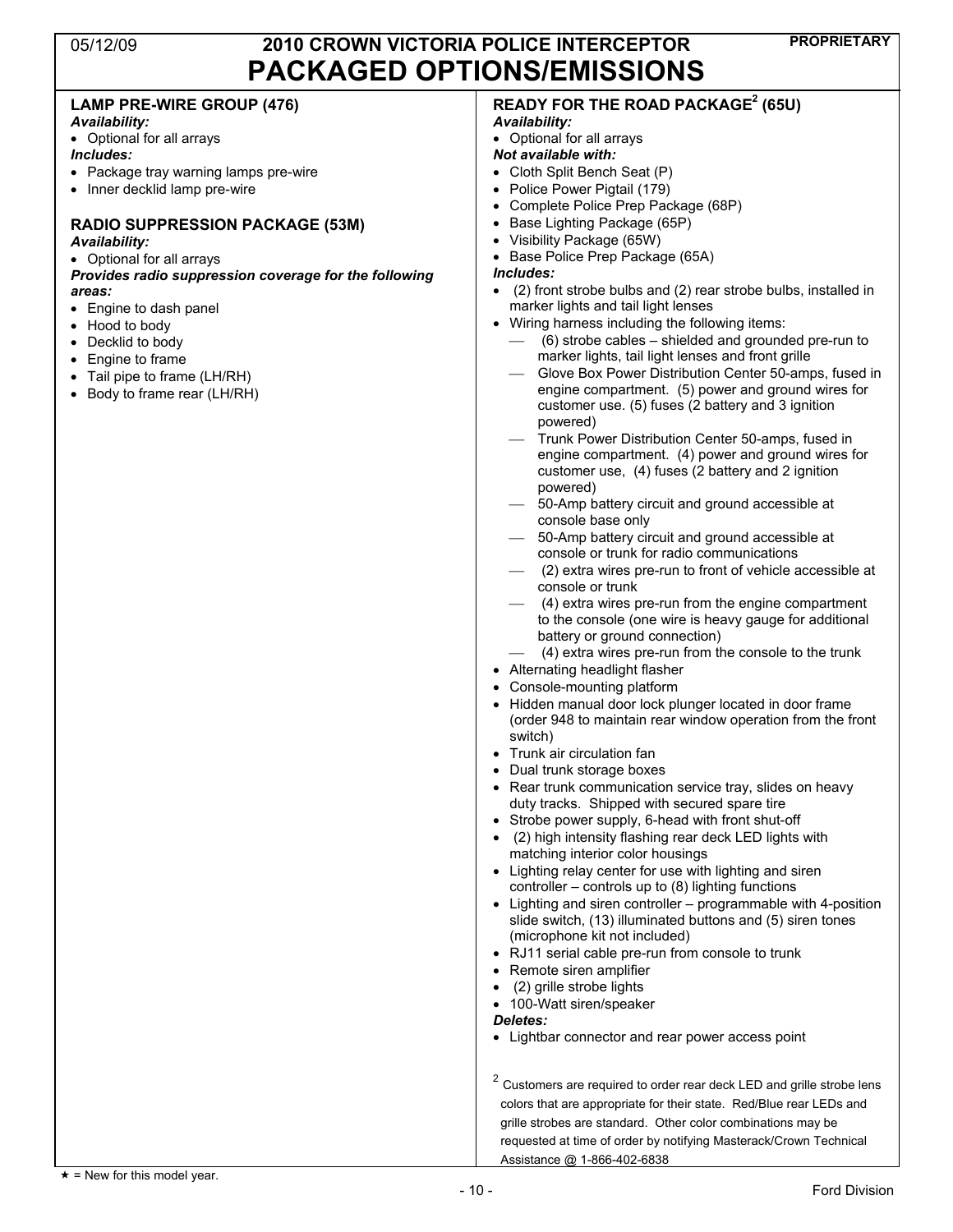### **SPOT LAMP WIRING PREP (51B/51Z)**

### *Availability:*

- Optional for Police Interceptor with 3.27/3.55 axles (720A/730A)
- *Not available with:*
- Spot Lamp (51A/51Y)
- *Includes:*
- Contains wiring, brackets and body preparation for installation of spot lamp kit purchased from manufacturer
- Access hole in A-pillar
- Mounting bracket in place
- ! A-pillar moldings trimmed
- Wiring and fuse located in standard fuse panel
- Door edge reworked and trimmed

#### **STREET APPEARANCE PACKAGE (60B)**  *Availability:*

- ! Standard for Police Interceptor Street Appearance with 3.27/3.55 axles (750A/770A)
- *Includes:*
- Color keyed retail bodyside moldings
- Rear appliqué with color keyed panels
- "Crown Victoria" badge
- Chrome grille
- Chrome door handle bezel
- Chrome tail lamp appliqué
- 17" wheel covers, full

### **TRUNK PACK™ (14T)**

#### *Availability:*

• Optional for all arrays

#### *Includes:*

- Drop-in box with a tough plastic shell made of High Density Polyethylene (HDPE)
- It both aligns Police equipment laterally in the trunk and utilizes a Kevlar® lining on the fore side of the box to reduce the risk of Police equipment penetrating into the back seat or fuel tank in high-speed rear impacts

#### **VISIBILITY PACKAGE3 (65W)**  *Availability:*

• Optional for all arrays

#### *Not available with:*

- Cloth Split Bench Seat (P)
- Police Power Pigtail (179)
- Base Police Prep Package (65A)
- Base Lighting Package (65P)
- ! Complete Police Prep Package (68P)
- Ready for the Road Package (65U)
- *Includes:*
- ! (2) front strobe bulbs and (2) rear strobe bulbs, installed in marker lights and tail light lenses
- . Wiring harness including the following items:
	- $(6)$  strobe cables shielded and grounded pre-run to marker lights, tail light lenses and front grille
	- Glove Box Power Distribution Center 50-amps, fused in engine compartment. (5) power and ground wires for customer use. (5) fuses (2 battery and 3 ignition powered)
	- Trunk Power Distribution Center 50-amps, fused in engine compartment. (4) power and ground wires for customer use, (4) fuses (2 battery and 2 ignition powered)
	- 50-Amp battery circuit and ground accessible at console base only
	- 50-Amp battery circuit and ground accessible at console or trunk for radio communications
	- (2) extra wires pre-run to front of vehicle accessible at console or trunk
	- $(4)$  extra wires pre-run from the engine compartment to the console (one wire is heavy gauge for additional battery or ground connection)
	- $(4)$  extra wires pre-run from the console to the trunk
- Alternating headlight flasher
- Console-mounting platform
- Hidden manual door lock plunger located in door frame (order 948 to maintain rear window operation from the front switch)
- Trunk air circulation fan
- Dual trunk storage boxes
- Rear trunk communication service tray, slides on heavy duty tracks. Shipped with secured spare tire
- Strobe power supply, 6-head with front shut off
- ! (2) high intensity flashing rear deck LED lights with matching interior color housings
- Lighting relay center for use with visibility switch panel  $$ controls up to (8) lighting functions
- ! Visibility switch panel including 4-position slide switch and (4) rocker switches

#### *Deletes:*

- Lightbar connector and rear power access points
	- *NOTE: Ford Police Interceptor Packages (65A, 65P, 68P, 65W and 65U) are covered under new warranty, 3 years/36,000 miles, except where noted. Strobe bulb warranty, 1 year/36,000 miles. Siren/speaker warranty, 2 years/36,000 miles.*

 $3$  Customers are required to order rear deck LED and grille strobe lens colors that are appropriate for their state. Red/Blue rear LEDs and grille strobes are standard. Other color combinations may be requested at time of order by notifying Masterack/Crown Technical Assistance @ 1-866-402-6838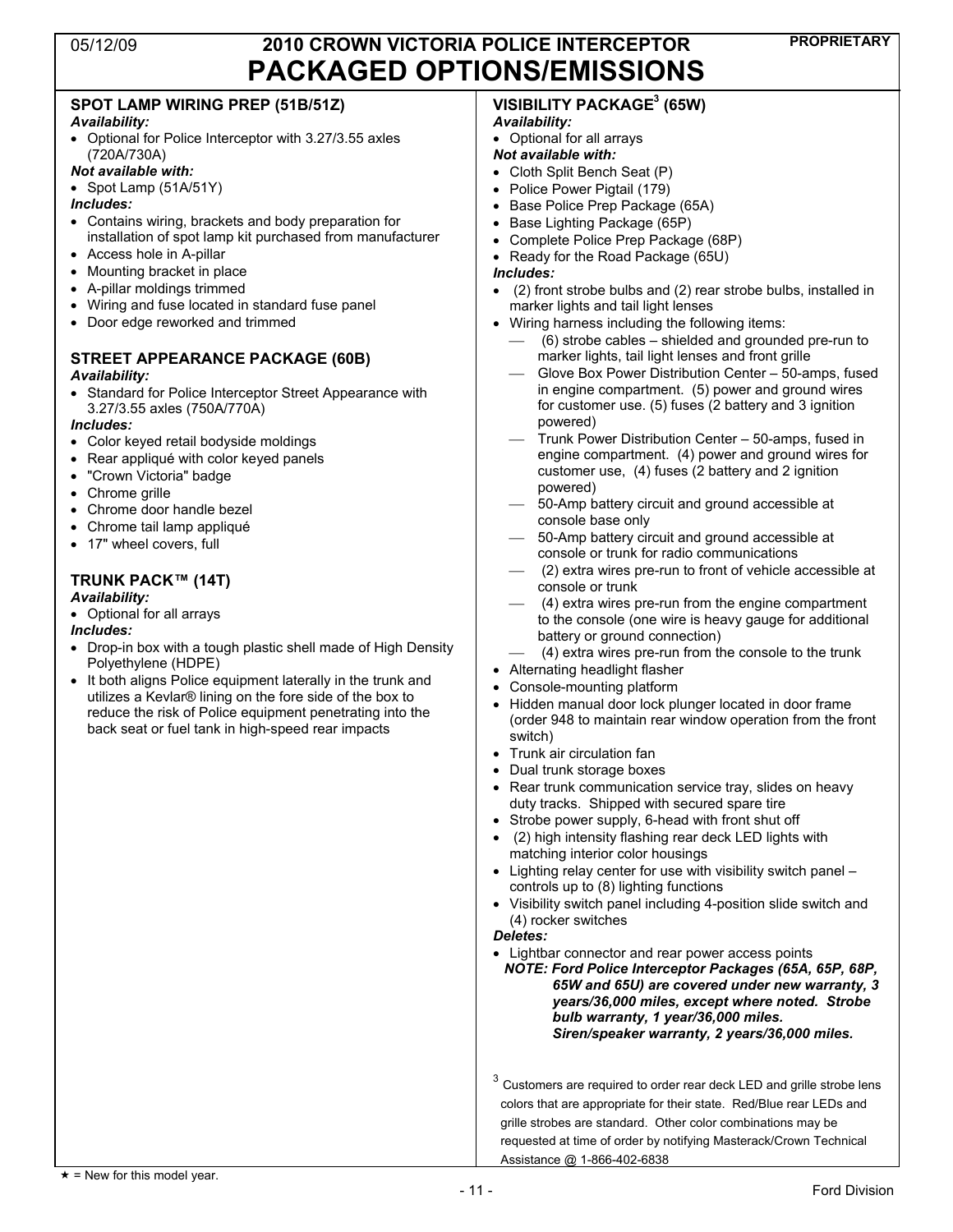### **Vehicle Special Order (VSO)**

FLEET ONLY. See www.fmcdealer.com for current VSO Order Guide. This live guide includes VSO option codes, descriptions and pricing. Email vsomail@ford.com or call 1.800.34.FLEET, menu 4 with any VSO questions you may have.

#### **MISCELLANEOUS**

### **50 State Emissions System**

Standard to CA, CT, PA, RI, NY, NJ, OR, WA, VT, MA and ME .................................................................. **425** 

#### *CALIFORNIA EMISSIONS SYSTEM NOT REQUIRED*

Control code for units either shipped to California Emissions States dealers or ordered by California Emissions States dealers for registration in non-California States locations............................................ **423** 

#### *CALIFORNIA PUBLIC SERVICE/EMERGENCY VEHICLE EXCEPTION*

This exemption may only apply in certain states. Ordering dealer is responsible to contact the proper state authorities for clarification on qualifying exempted vehicles for registration. Only available on units sold for authorized public service or emergency service use. Must also use Code 423 when ordering. ............................................................ **936** 

#### **ENGINE BLOCK HEATER**

Standard and only available in AK, MN, ND, SD, MT, WI and WY states. Other states available via FCSD.. **41H** *NOTE:* Fleet Only – Engine block heater optional in all states with valid FIN code.